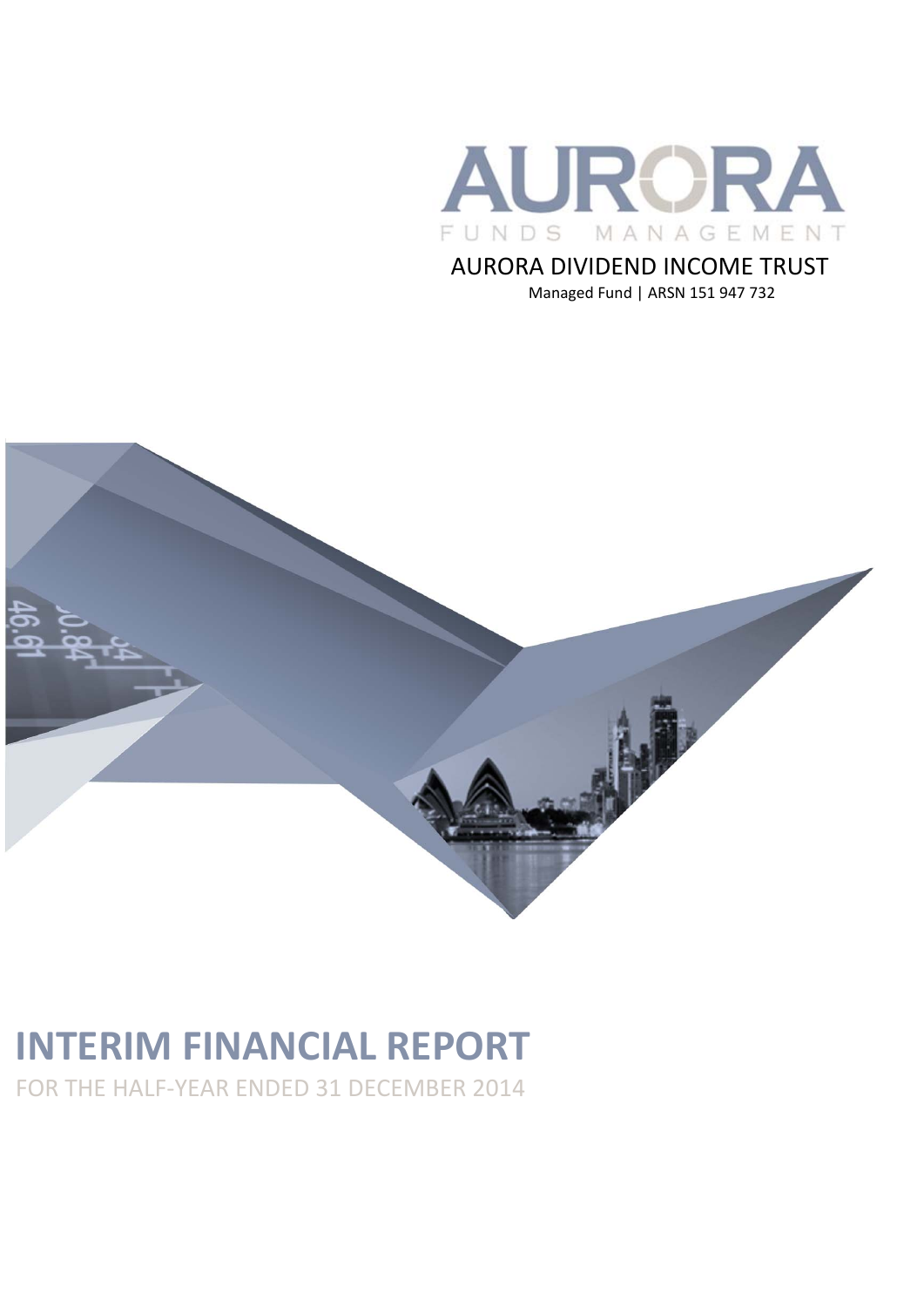## **Aurora Dividend Income Trust (Managed Fund) ARSN 151 947 732**

## **Interim financial report For the half-year ended 31 December 2014**

| <b>Contents</b>                                                                                       | Page |
|-------------------------------------------------------------------------------------------------------|------|
| Directors' report                                                                                     | 2    |
| Auditors independence declaration                                                                     | 5    |
| Condensed Statement of Profit or Loss and Other Comprehensive Income                                  | 6    |
| <b>Condensed Statement of Financial Position</b>                                                      | 7    |
| Condensed Statement of Changes in Equity                                                              | 8    |
| Condensed Statement of Cash Flows                                                                     | 9    |
| Notes to the Condensed Financial Statements                                                           | 10   |
| Directors' declaration                                                                                | 16   |
| Independent auditor's review report to the unitholders of Aurora Dividend Income Trust (Managed Fund) | 17   |

This interim financial report does not include all the notes of the type normally included in annual financial statements. Accordingly, this interim report is to be read in conjunction with the 30 June 2014 financial statements and any public announcements made in respect of Aurora Dividend Income Trust (Managed Fund) during the half-year reporting period in accordance with the continuous disclosure requirements of the *Corporations Act 2001.*

This financial report covers the Aurora Dividend Income Trust (Managed Fund) as an individual entity.

The Responsible Entity of the Aurora Dividend Income Trust (Managed Fund) is Aurora Funds Management Limited (ABN 69 092 626 885).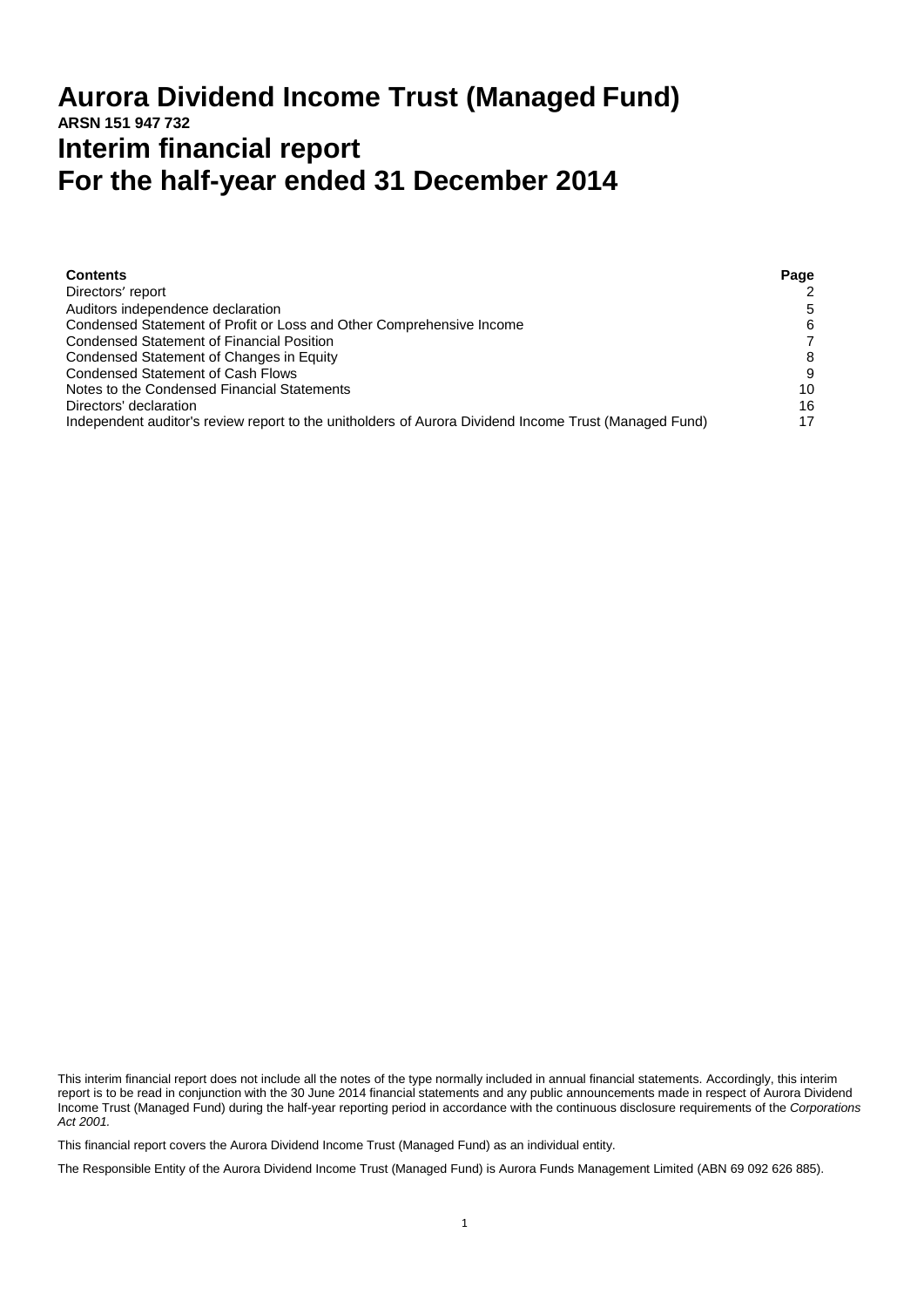## **Directors' report**

The directors of Aurora Funds Management Limited (ABN 69 092 626 885), (the "Responsible Entity") of Aurora Dividend Income Trust (Managed Fund) ("the Trust"), present their interim report together with the condensed financial statements of the Trust for the half-year ended 31 December 2014, and the auditor's report thereon.

The condensed financial report has been prepared for the Aurora Dividend Income Trust (Managed Fund) as it is a disclosing entity under the *Corporations Act 2001*.

#### **Principal activities**

The Trust invests in equities and derivatives in accordance with the provision of the Trust Constitution and current Product Disclosure Statement.

The Trust did not have any employees during the year.

The Trust has a class of units which is quoted on the AQUA market of the Australian Securities Exchange under the code AOD, and an unlisted class of units.

The Responsible Entity's Australian Financial Services Licence permits it to facilitate the Trust investing in itself (via 'Treasury Units') in order to provide trading liquidity. The Responsible Entity manages a market making service for the Trust, and offers units for sale and bids to purchase units. Treasury unit trading is conducted to facilitate applications and redemptions through the AQUA platform.

There were no significant changes in the nature of the Trust's activities during the year.

#### **Directors**

The following persons held office as directors of Aurora Funds Management Limited during the half-year and up to the date of this report unless otherwise indicated:

John Corr Simon Lindsay Oliver Morgan Steuart Roe

#### **Units on issue**

Units on issue in the Trust at the end of the half-year are set out below:

|                | 31 December 2014 | 30 June 2014 |
|----------------|------------------|--------------|
|                | No. '000         | No. '000     |
| Units on issue | 29.903           | 29,530       |

#### **Review and results of operations**

During the half-year, the Trust continued to invest in accordance with target asset allocations as set out in the governing documents of the Trust and in accordance with the provisions of the Trust Constitution.

The investment policy of the Trust continues to be that detailed in the current Product Disclosure Statement and in accordance with the provisions of the governing documents of the Trust.

#### **Financial Position**

Net Tangible Assets (NTA) per unit as disclosed to the Australian Securities Exchange was as follows:

|                     | 31 December 2014 | 30 June 2014<br>S. |
|---------------------|------------------|--------------------|
| At reporting period | 0.8976           | 0.9748             |
| High during period  | 1.0042           | 1.0638             |
| Low during period   | 0.8976           | 0.9748             |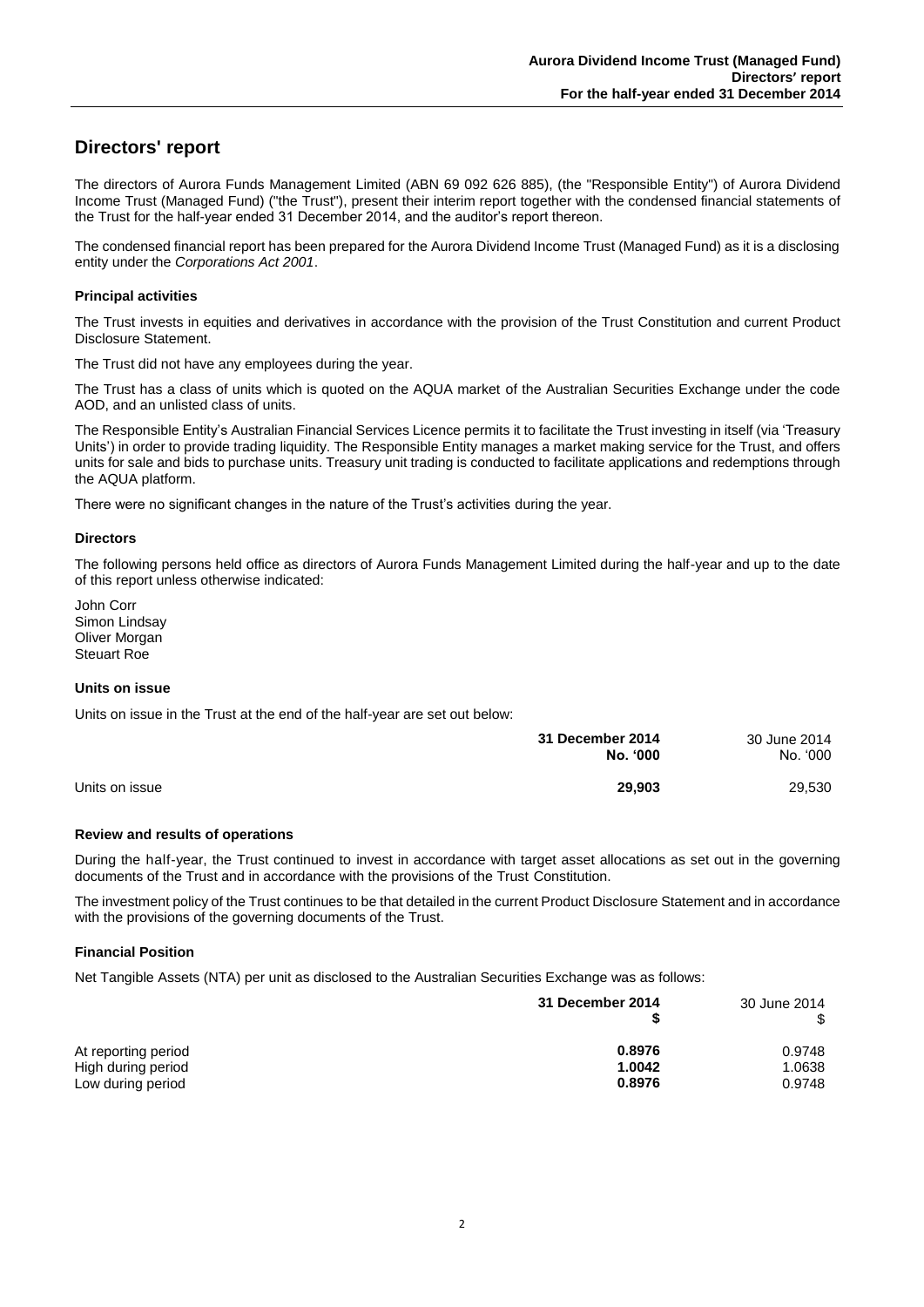## **Director's report (continued)**

#### **Financial results for the year**

The performance of the Trust, as represented by the results of its operations, was as follows:

|                                                                                                                                                                                          | Half-year ended              |                            |  |
|------------------------------------------------------------------------------------------------------------------------------------------------------------------------------------------|------------------------------|----------------------------|--|
|                                                                                                                                                                                          | 31 December 2014<br>\$000    | 31 December 2013<br>\$'000 |  |
| Operating profit before finance costs attributable to unitholders                                                                                                                        | (1,011)                      | 2,309                      |  |
| Distributions paid and payable                                                                                                                                                           | (829)                        | 704                        |  |
| <b>Distributions</b><br>Distribution (cents per unit) - 31 July<br>Distribution (cents per unit) - 31 August                                                                             | 0.50<br>0.50                 |                            |  |
| Distribution (cents per unit) - 30 September<br>Distribution (cents per unit) - 31 October<br>Distribution (cents per unit) - 30 November<br>Distribution (cents per unit) - 31 December | 0.50<br>0.47<br>0.48<br>0.46 | 1.45<br>1.53               |  |
|                                                                                                                                                                                          |                              |                            |  |

#### **Information on Underlying Performance**

The performance of the Trust is subject to the performance of the Trust's underlying portfolio. There has been no change to the investment strategy of the Trust during the year, and the Trust continues to invest in accordance with target asset allocations as set out in the governing documents of the Trust and in accordance with the provisions of the Trust Constitution.

#### **Strategy and Future Outlook**

The Trust is predominately invested in listed equities, with a focus on Australian equity securities. This is expected to continue. As markets are subject to fluctuations, it is imprudent to provide a detailed outlook statement or statement of expected results of operations. The Trust provides regular updates, including monthly NTA announcements, which can be found in the announcement section of the ASX website.

The Trust will continue to be managed in accordance with the investment objectives and guidelines as set out in the governing documents of the Trust and in accordance with the provisions of the Trust Constitution.

The results of the Trust's operations will be affected by a number of factors, including the performance of investment markets in which the Trust invests. Investment performance is not guaranteed and future returns may differ from past returns. As investment conditions change over time, past returns should not be used to predict future returns.

Further information on likely developments in the operations of the Trust and the expected results of those operations have not been included in this report because the Responsible Entity believes it would be likely to result in unreasonable prejudice to the Trust.

#### **Significant changes in state of affairs**

In the opinion of the directors, other than the matters already referred to in this report, there were no significant changes in the state of affairs of the Trust that occurred during the financial year.

#### **Matters subsequent to the end of the financial year**

No matter or circumstance has arisen since 31 December 2014 that has significantly affected, or may significantly affect:

- (i) the operations of the Trust in future financial years, or
- (ii) the results of those operations in future financial years, or
- (iii) the state of affairs of the Trust in future financial years.

#### **Indemnity and insurance of Aurora Funds Management Limited**

No insurance premiums are paid for out of the assets of the Trust in regards to insurance cover provided to either the officers of Aurora Funds Management Limited or the auditors of the Trust. So long as the officers of Aurora Funds Management Limited act in accordance with the Trust Constitution and the Law, the officers remain indemnified out of the assets of the Trust against losses incurred while acting on behalf of the Trust.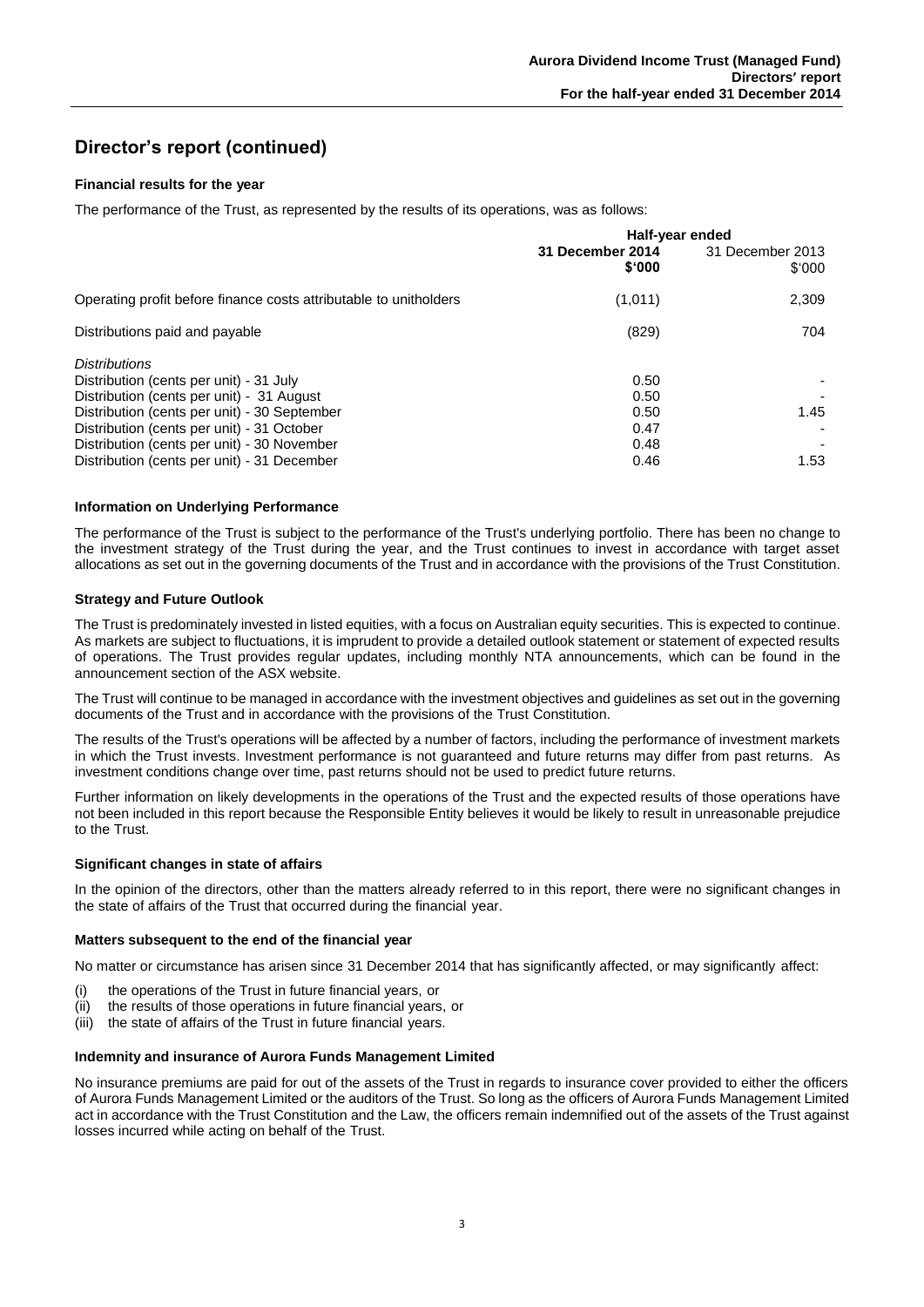## **Director's report (continued)**

#### **Indemnity of auditors**

The auditors of the Trust are in no way indemnified out of the assets of the Trust.

#### **Fees paid and interests held in the Trust by the Responsible Entity or its associates**

Fees paid to the Responsible Entity and its associates out of Trust property during the half-year are disclosed in the Condensed Statement of Profit or loss and Other Comprehensive Income as "Management Fees".

No fees were paid out of Trust property to the directors of the Responsible Entity during the half-year.

#### **Rounding of amounts to the nearest thousand dollars**

The Trust is an entity of the kind referred to in Class order 98/100 (as amended), issued by the Australian Securities & Investments Commission relating to the "rounding off" of amounts in the directors' report and financial statements. Amounts in the directors' report and financial statements have been rounded to the nearest thousand dollars in accordance with that Class Order, unless otherwise stated.

#### **Interests in the Trust**

The movement in units on issue in the Trust during the year is disclosed in Note 5 of the financial statements.

The values of the Trust's assets and liabilities are disclosed on the Statement of Financial Position and derived using the basis set out in Note 3 of the financial statements.

#### **Environmental regulation**

The operations of the Trust are not subject to any particular or significant environmental regulations under a Commonwealth, State or Territory law.

#### **Proceedings on behalf of the Trust**

No person has applied for leave of Court to bring proceedings on behalf of the Trust or intervene in any proceedings to which the Trust is a party for the purpose of taking responsibility on behalf of the Trust for all or any part of those proceedings. The Trust was not a party to any such proceedings during the year.

#### **Auditor's independence declaration**

A copy of the auditors' independence declaration as required under section 307C of the *Corporations Act 2001* is set out on page 5.

The report is made in accordance with a resolution of the directors.

Lindsa

Simon Lindsay Managing Director 27 February 2015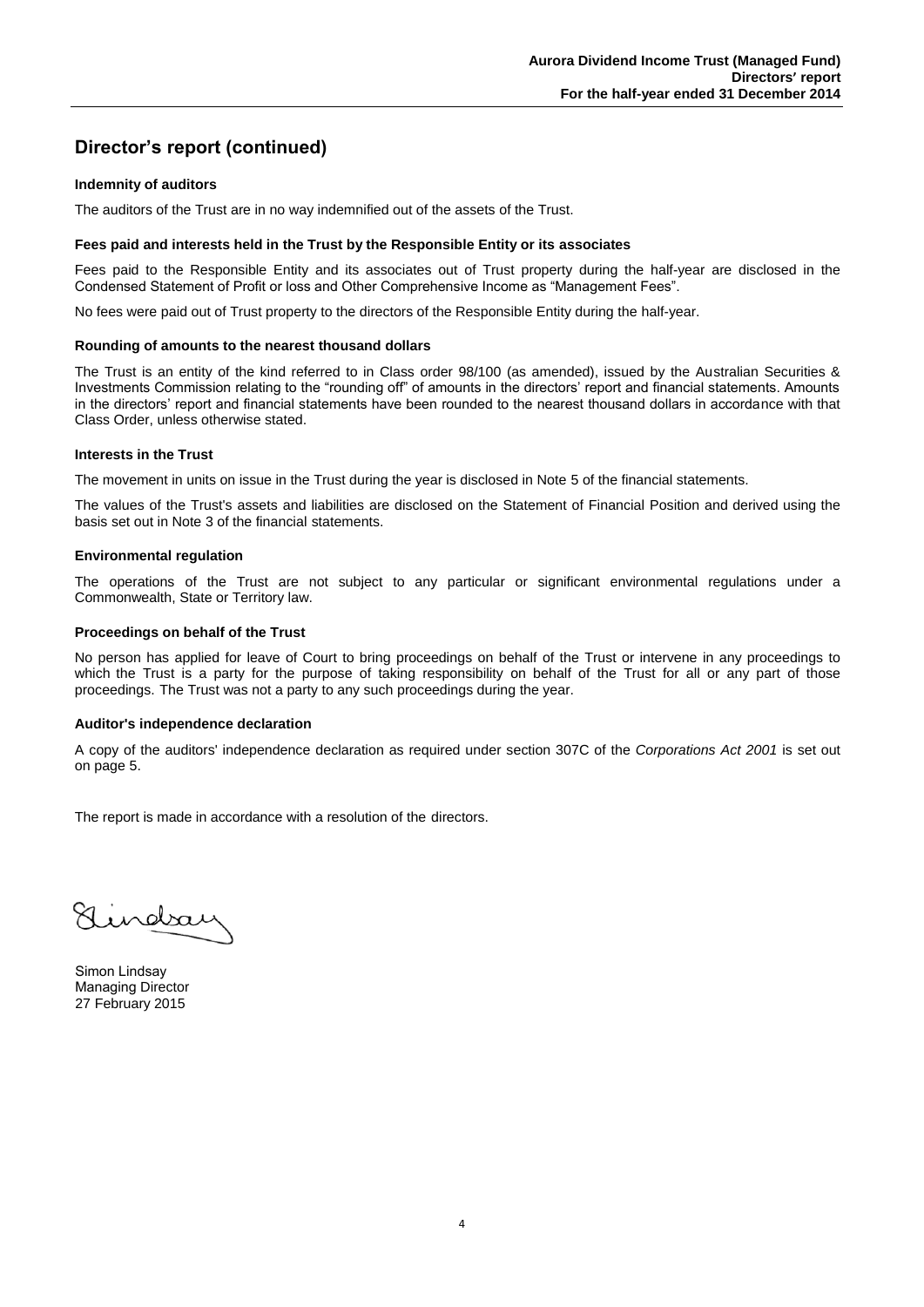# **Deloitte.**

Deloitte Touche Tohmatsu ABN 74 490 121 060

Grosvenor Place 225 George Street Sydney NSW 2000 PO Box N250 Grosvenor Place Sydney NSW 1220 Australia

Tel: +61 2 9322 7000 Fax: +61 9322 0000 www.deloitte.com.au

The Directors Aurora Funds Management Limited Level 4, 1 Alfred Street Sydney NSW 2000

27 February 2015

Dear Directors

#### **Independence Declaration - Aurora Dividend Income Trust (Managed Fund)**

In accordance with section 307C of the *Corporations Act 2001*, I am pleased to provide the following declaration of independence to the directors of Aurora Funds Management Limited, the Responsible Entity of Aurora Dividend Income Trust (Managed Fund).

As lead audit partner for the review of the financial statements of Aurora Dividend Income Trust (Managed Fund) for the half-year ended 31 December 2014, I declare that to the best of my knowledge and belief, there have been no contraventions of:

- (i) the auditor independence requirements of the *Corporations Act 2001* in relation to the review; and
- (ii) any applicable code of professional conduct in relation to the review.

Yours sincerely

Delaite Touche Tohnistin

DELOITTE TOUCHE TOHMATSU

Deden & Californ

Declan O'Callaghan Partner Chartered Accountants Sydney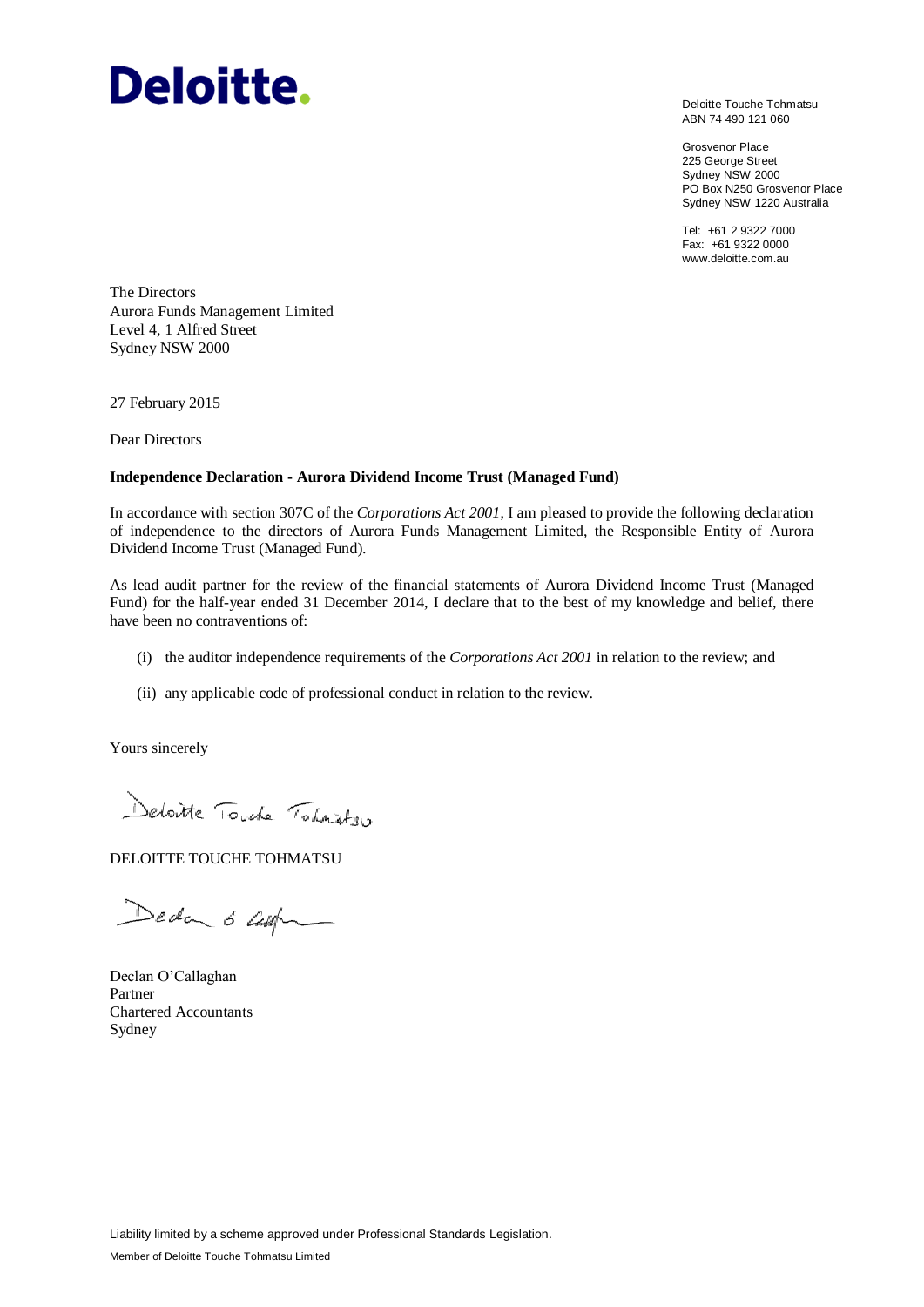## **Condensed Statement of Profit or Loss and Other Comprehensive Income**

|                                                                                          | Half-year ended |                               |                               |
|------------------------------------------------------------------------------------------|-----------------|-------------------------------|-------------------------------|
|                                                                                          | <b>Notes</b>    | 31 December<br>2014<br>\$'000 | 31 December<br>2013<br>\$'000 |
| <b>Investment Income</b>                                                                 |                 |                               |                               |
| Interest income                                                                          |                 | 178                           | 140                           |
| Dividends and distribution income                                                        |                 | 594                           | 674                           |
| Net gains/(losses) on financial instruments held at fair value through<br>profit or loss | 4               | (1,346)                       | 1,898                         |
| Total net investment income                                                              |                 | (574)                         | 2,712                         |
| <b>Expenses</b>                                                                          |                 |                               |                               |
| Management fees                                                                          |                 | 175                           | 141                           |
| Dividend expense short sold                                                              |                 | 209                           | 210                           |
| Transaction costs                                                                        |                 | 10                            | 10                            |
| Other operating expenses                                                                 |                 | 43                            | 42                            |
| Total operating expenses                                                                 |                 | 437                           | 403                           |
| Operating profit for the half-year                                                       |                 | (1,011)                       | 2,309                         |
| Finance costs attributable to unitholders                                                |                 |                               |                               |
| Distributions to unitholders                                                             | 6               | (829)                         | (704)                         |
| (Increase)/decrease in net assets attributable to unitholders                            | 5               | (1,840)                       | (1,605)                       |
| Profit/(loss) for the half-year                                                          |                 |                               |                               |
| Other comprehensive income for the half-year                                             |                 |                               |                               |
| Total comprehensive income for the half-year                                             |                 |                               |                               |

*The above Condensed Statement of Profit or Loss and Other Comprehensive Income should be read in conjunction with the accompanying notes.*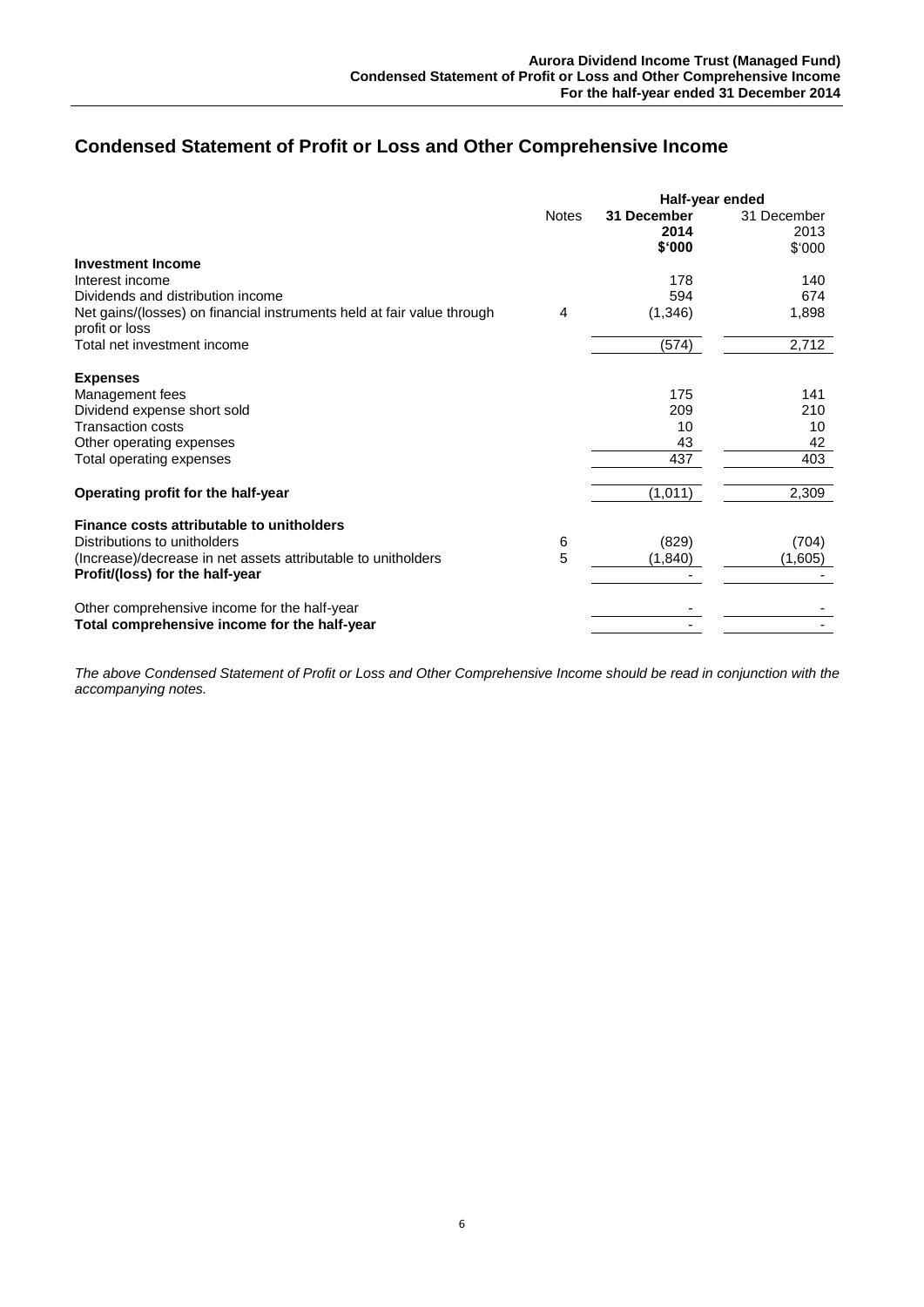## **Condensed Statement Financial Position**

|                                                                      | As at        |                               |                          |
|----------------------------------------------------------------------|--------------|-------------------------------|--------------------------|
|                                                                      | <b>Notes</b> | 31 December<br>2014<br>\$'000 | 30 June<br>2014<br>\$000 |
| <b>Assets</b>                                                        |              |                               |                          |
| Cash and cash equivalents                                            |              | 12,866                        | 14,573                   |
| Receivables                                                          |              | 67                            | 348                      |
| Due from brokers – receivables for securities sold                   |              |                               |                          |
| Financial assets held at fair value through profit or loss           | 7            | 25,953                        | 26,474                   |
| <b>Total assets</b>                                                  |              | 38,886                        | 41,395                   |
| <b>Liabilities</b>                                                   |              |                               |                          |
| Distributions payable                                                | 6            | 131                           | 142                      |
| Due to brokers – payable for securities purchased                    |              | 3                             |                          |
| Financial liabilities held at fair value through profit or loss      | 8            | 12,575                        | 13,611                   |
| Other payables                                                       |              | 137                           | 154                      |
| Total liabilities (excluding net assets attributable to unitholders) |              | 12,846                        | 13,907                   |
| Net assets attributable to unitholders - liabilities                 | 5            | 26,040                        | 27,488                   |
| Liabilities attributable to unitholders                              |              | (26, 040)                     | (27, 488)                |
| <b>Net assets</b>                                                    |              |                               |                          |

*The above Condensed Statement of Financial Position should be read in conjunction with the accompanying notes.*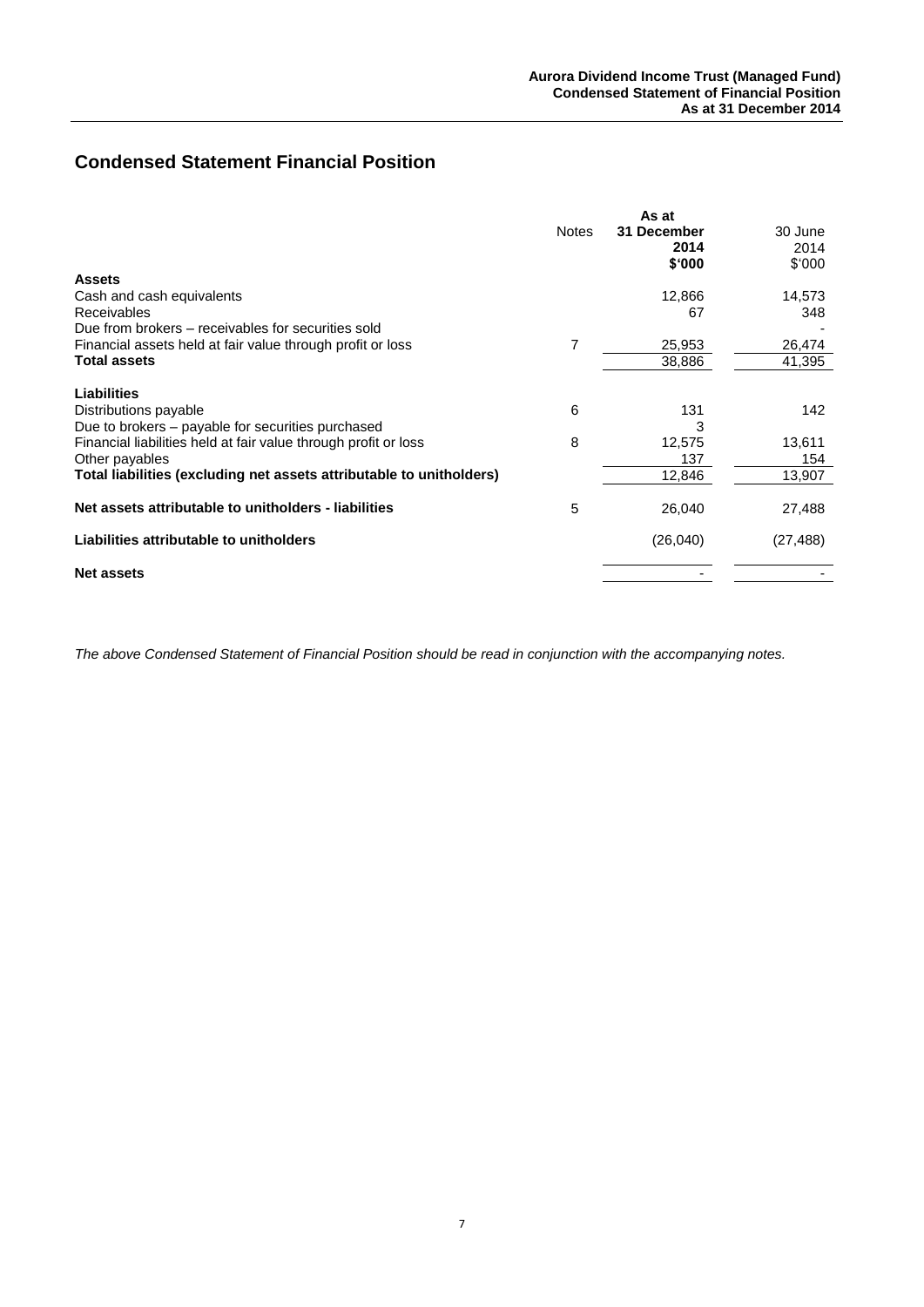## **Condensed Statement of Changes in Equity**

|                                                                      | Half-year ended |                |             |
|----------------------------------------------------------------------|-----------------|----------------|-------------|
|                                                                      | <b>Notes</b>    | 31 December    | 31 December |
|                                                                      |                 | 2014           | 2013        |
|                                                                      |                 | \$'000         | \$000       |
| Total equity at the beginning of the financial half-year             |                 |                |             |
| Profit/(loss) for the half-year                                      |                 |                |             |
| Other comprehensive income for the half-year                         |                 |                |             |
| Total comprehensive income for the half-year                         |                 |                |             |
| Transactions with equity holders in their capacity as equity holders |                 | $\overline{a}$ |             |
| Total equity at the end of the half-year                             |                 |                |             |

Under Australian Accounting Standards, "Net assets attributable to unitholders are classified as liability rather than equity. As a result there was no equity at the start or end of the half-year.

*The above Condensed Statement of Changes in Equity should be read in conjunction with the accompanying notes.*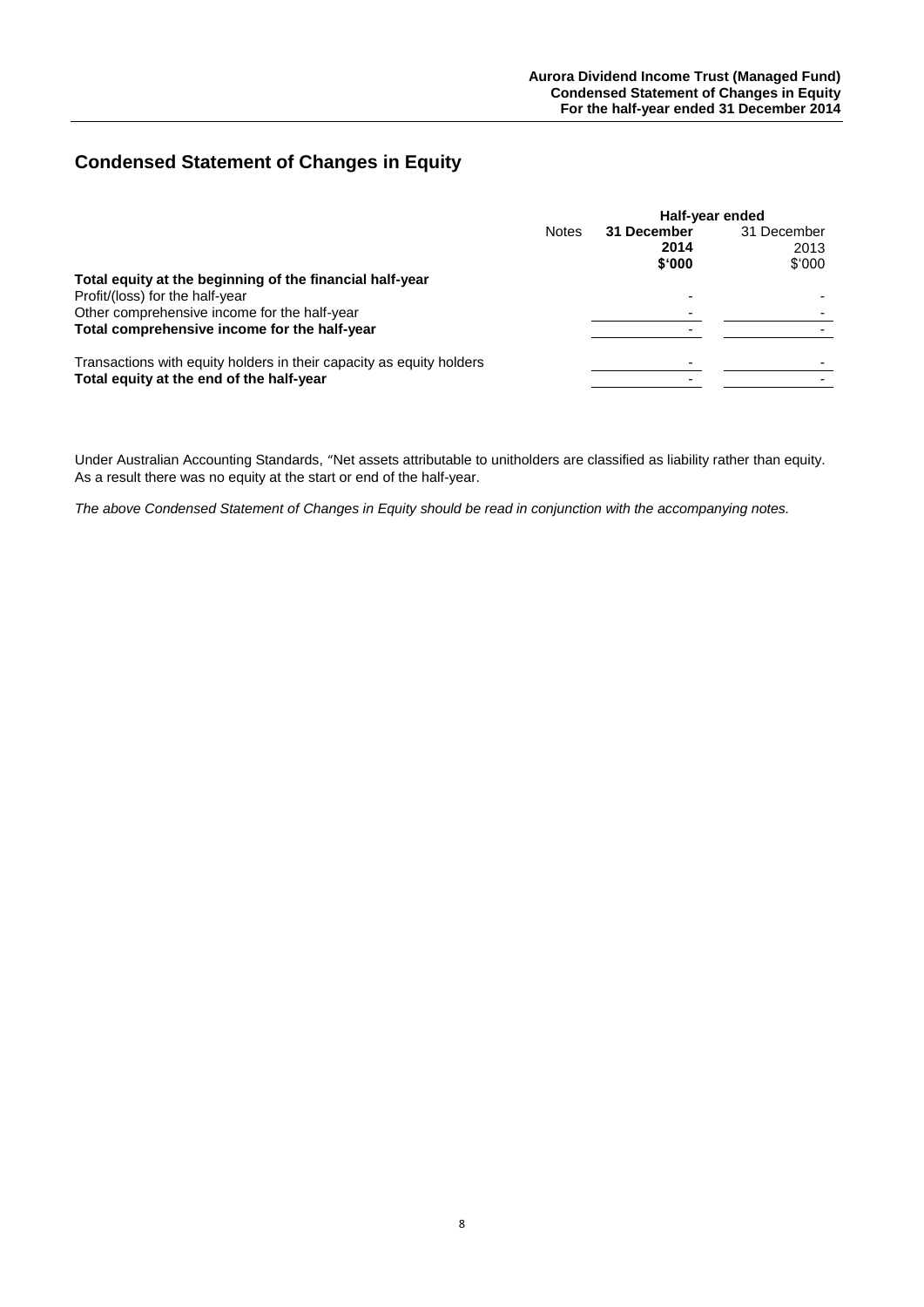## **Condensed Statement of Cash Flows**

|                                                                                          | Half-year ended |             |             |
|------------------------------------------------------------------------------------------|-----------------|-------------|-------------|
|                                                                                          | <b>Notes</b>    | 31 December | 31 December |
|                                                                                          |                 | 2014        | 2013        |
|                                                                                          |                 | \$'000      | \$'000      |
| Cash flows from operating activities                                                     |                 |             |             |
| Proceeds from sale of financial instruments held at fair value through<br>profit or loss |                 | 16,421      | (1,655)     |
| Purchase of financial instruments held at fair value through profit or loss              |                 | (17, 995)   | 1,895       |
| Transaction costs on sale and purchase of financial instruments                          |                 | (9)         | (10)        |
| Dividends and distributions received/(paid)                                              |                 | 661         | 640         |
| Interest received                                                                        |                 | 178         | 138         |
| Payment of other operating expenses                                                      |                 | (212)       | (158)       |
| Net cash inflow/(outflow) from operating activities                                      |                 | (956)       | 850         |
| Cash flows from financing activities                                                     |                 |             |             |
| Proceeds from applications by unitholders (excluding treasury units)                     | 5               | 885         | 2,781       |
| Payments for redemptions by unitholders (excluding treasury units)                       | 5               | (592)       | (1, 325)    |
| Proceeds from applications by unitholders (treasury units)                               | 5               | 2,392       |             |
| Payments for redemptions by unitholders (treasury units)                                 | 5               | (2,694)     |             |
| Distributions paid                                                                       |                 | (742)       | (610)       |
| Net cash inflow/(outflow) from financing activities                                      |                 | (751)       | 846         |
| Net increase/(decrease) in cash and cash equivalents                                     |                 | (1,707)     | 1,696       |
| Cash and cash equivalents at the beginning of the half-year                              |                 | 14,573      | 10,988      |
| Cash and cash equivalent at the end of the half-year                                     |                 | 12,866      | 12,684      |

*The above Condensed Statement of Cash Flows should be read in conjunction with the accompanying notes.*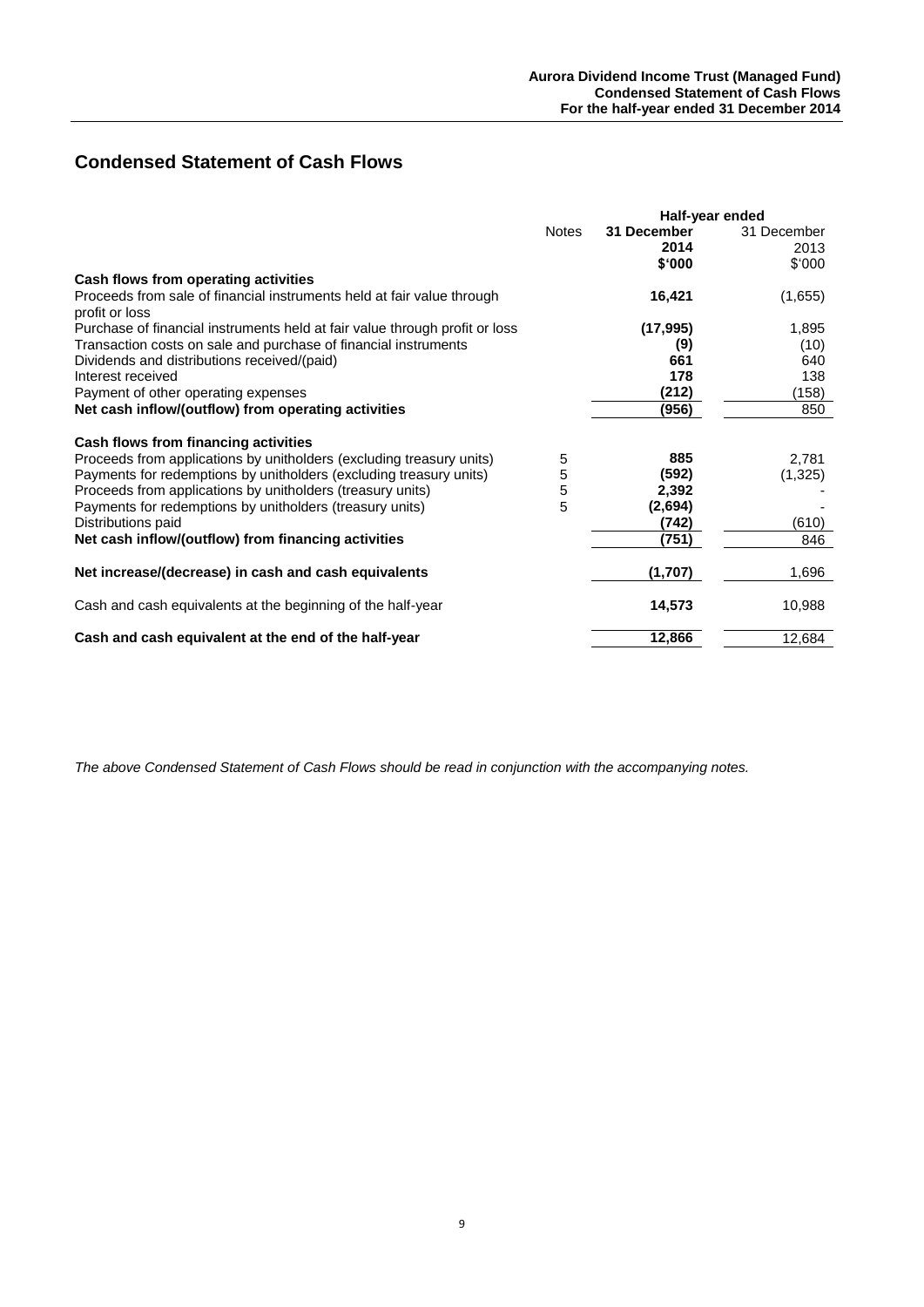## **Notes to the Condensed Financial Statements**

#### **Contents**

- 1 Reporting Entity<br>2 Significant accou
- 2 Significant accounting policies<br>3 Fair value measurement
- 3 Fair value measurement<br>4 Net gains/(losses) on final
- 4 Net gains/(losses) on financial instruments held at fair value through profit or loss<br>5 Net assets attributable to unitholders
- 5 Net assets attributable to unitholders<br>6 Distributions to unitholders
- Distributions to unitholders
- 7 Financial assets held at fair value through profit or loss
- 8 Financial liabilities held at fair value through profit or loss
- 9 Segment information<br>10 Contingent assets an
- 10 Contingent assets and liabilities and commitments<br>11 Events occurring after the reporting period
- Events occurring after the reporting period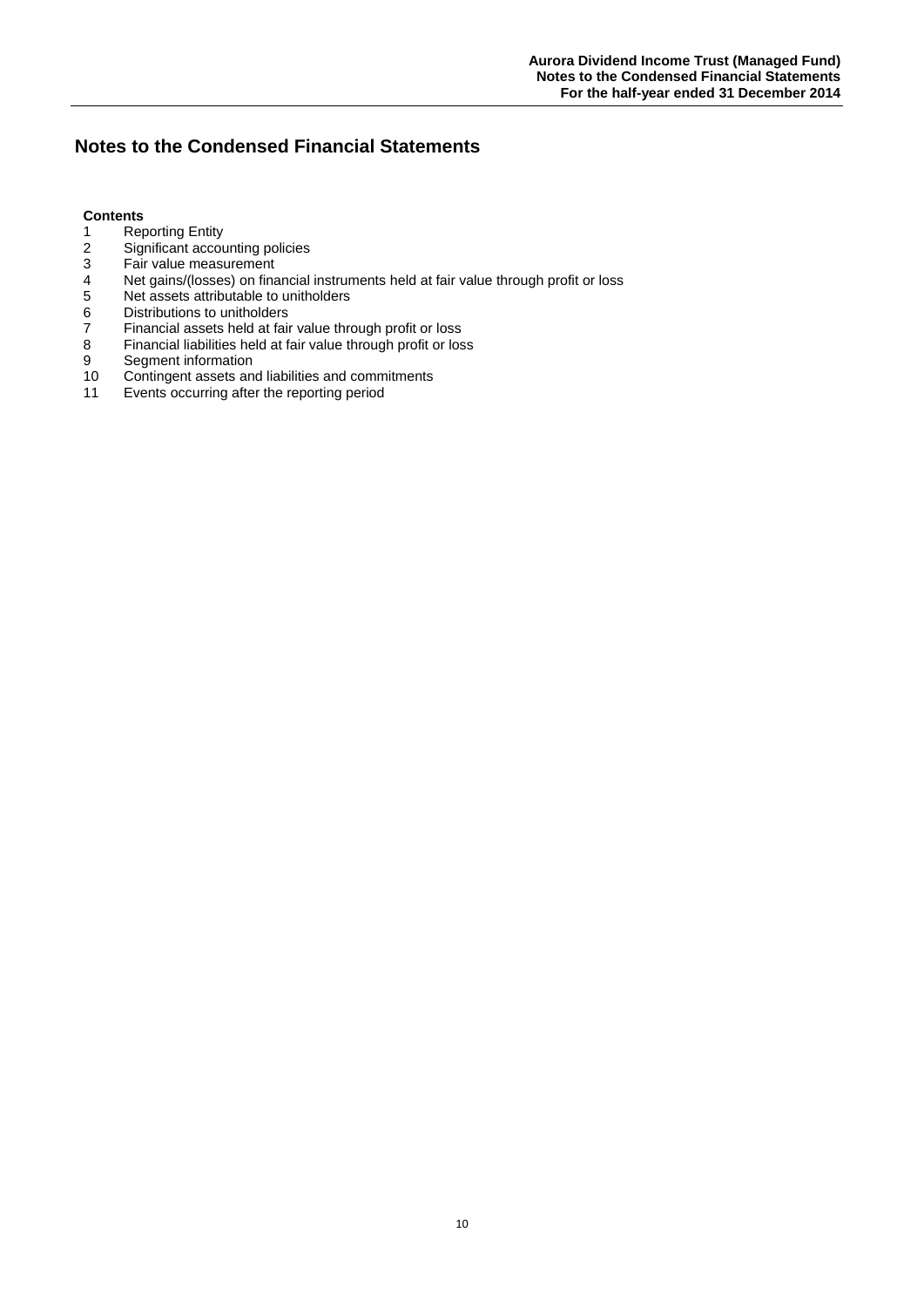## **1. Reporting entity**

Aurora Dividend Income Trust ("the Trust") is an Australian registered managed investment scheme under the *Corporations Act* 2001. The Trust commenced operations on 18 December 2007 and was admitted to the Australian Securities Exchange on 24 December 2007. Aurora Funds Management Limited, the Responsible Entity of the Trust, is incorporated and domiciled in Australia. The interim financial report of the Trust is for the six months ended 31 December 2014.

#### **Statement of compliance**

The half-year financial report is a general purpose financial report which has been prepared in accordance with the *Corporations Act 2001* and AASB 134 *'Interim Financial Reporting'*. Compliance with AASB 134 ensures compliance with International Financial Reporting Standard IAS 34 *'Interim Financial Reporting'*.

The half-year report does not include all the notes of the type normally included in an annual financial report and should be read in conjunction with the most recent annual financial report, together with the current Product Disclosure Statement and in accordance with the provisions of the governing documents of the Trust and any public announcements made in respect of the Trust during the half-year period in accordance with the continuous disclosure requirements of the *Corporations Act 2001*.

The interim financial report was authorised for issue by the directors of the Responsible Entity as at the date of the directors' report. The directors of the Responsible Entity have the power to amend and reissue the condensed financial statements.

#### **Operation and principal activities**

The principal activities of the Trust during the financial half-year were continuing its investment strategy in equities and derivatives, in accordance with the provision of the Trust Constitution and the current Product Disclosure Statement.

#### **Registered office**

The registered office of the Trust is:

 $L$ evel  $\Lambda$ 1 Aflred Street Sydney NSW 2000

## **2. Significant accounting policies**

#### **Basis of preparation**

The condensed financial statements have been prepared on the basis of historical cost, except for the revaluation of certain non-current assets and financial instruments. Cost is based on the fair values of the consideration given in exchange for assets.

The accounting policies applied by the Trust in the preparation of the half-year financial report are consistent with those adopted and disclosed in the annual financial report as at and for the year ended 30 June 2014, except for the impact of the Standards and Interpretations described in this note. These accounting policies are consistent with Australian Accounting Standards and with International Financial Reporting Standards. All amounts are presented in Australian dollars, unless otherwise noted.

#### *(i) New and amended standards*

The Trust has adopted all the new and revised Standards and interpretations issued by the Australian Accounting Standards Board (AASB) that are relevant to the operations and effective for the interim period:

#### AASB 1031 'Materiality'

The revised AASB 1031 is an interim standard that cross-references to other Standards and the Framework for the Preparation and Presentation of Financial Statements (issued December 2013) that contain guidance on materiality. The AASB is progressively removing references to AASB 1031 in all Standards and Interpretations, and once all these references have been removed, AASB 1031 will be withdrawn. The adoption of AASB 1031 does not have any material impact on the disclosures or the amounts recognised in the Trust's financial statements.

AASB 2012-3 'Amendments to Australian Accounting Standards – Offsetting Financial Assets and Financial Liabilities (Amendments to AASB 132)'

This standard addresses inconsistencies in current practice when applying the offsetting criteria in AASB 132 'Financial Instruments: Presentation' and clarifies the meaning of 'currently has a legally enforceable right of set-off' and 'simultaneous realisation and settlement'. As the Trust does not have any offsetting arrangements in place, the application of the amendments does not have any material impact on the financial statements.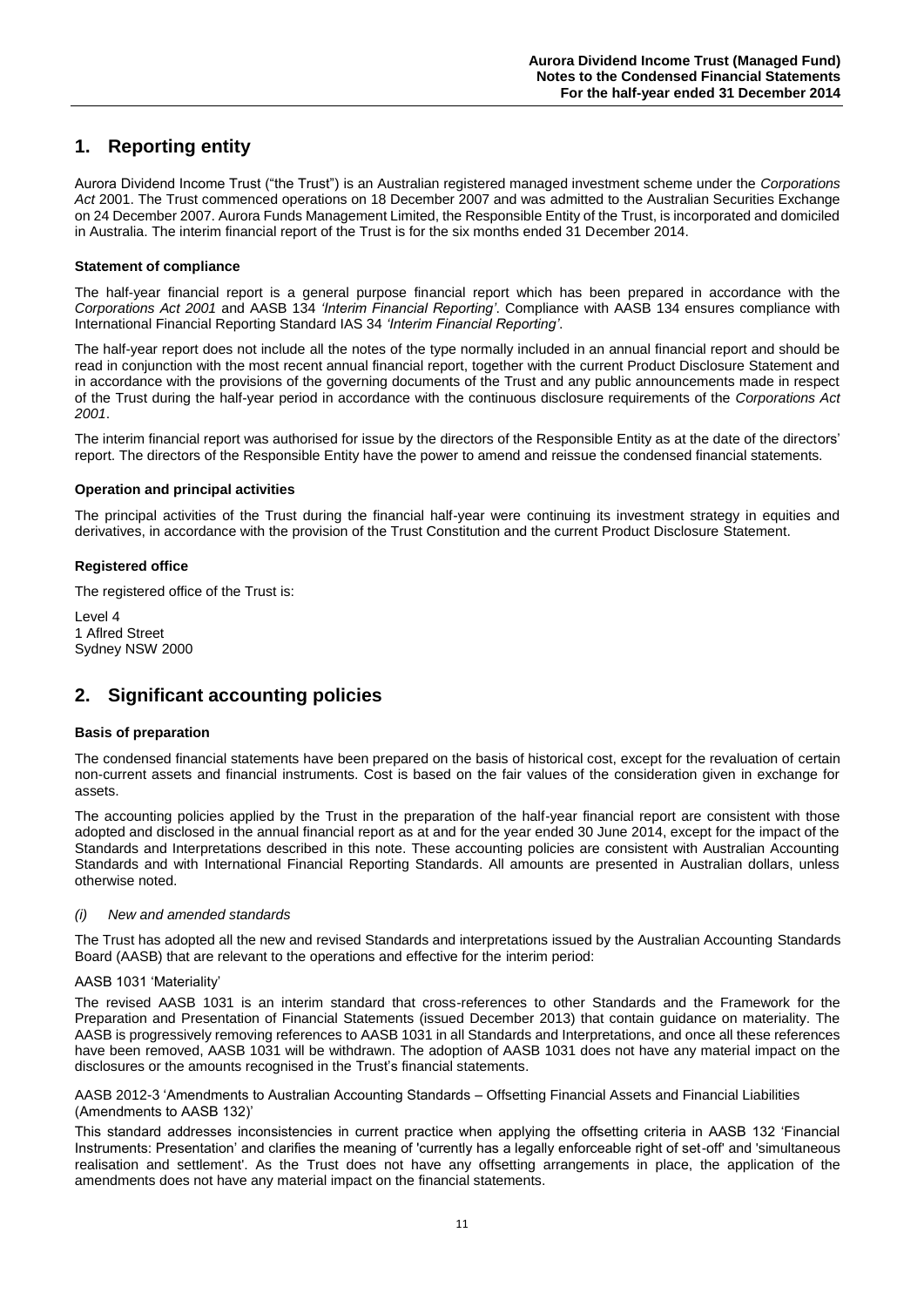## **2. Significant accounting policies (continued)**

AASB 2013-4 'Amendments to Australian Accounting Standards – Novation of Derivatives and Continuation of Hedge Accounting'

This standard amends AASB 139 'Financial Instruments: Recognition and Measurement' to permit the continuation of hedge accounting in circumstances where a derivative, which has been designated as a hedging instrument, is novated from one counterparty to a central counterparty as a consequence of laws or regulations. As the Trust does not use hedge accounting, the application of the amendments does not have any material impact on the financial statements.

#### AASB 2013-5 'Amendments to Australian Accounting Standards – Investment Entities'

This standard provides an exemption from consolidation of subsidiaries under AASB 10 'Consolidated Financial Statements' for entities which meet the definition of an 'investment entity', such as certain investment funds. Instead, such entities would measure their investment in a particular subsidiaries at fair value through profit or loss in accordance with AASB 9 'Financial Instruments' or AASB 139 'Financial Instruments: Recognition and Measurement'. The adoption of these amendments has not had a material impact on the Trust.

AASB 2014-1 'Amendments to Australian Accounting Standards' [Part A – Annual Improvements 2010-2012 and 2011-2013 Cycles]

This Annual Improvements 2010-2012 Cycle includes a number of amendments to various AASBs. The key amendments relevant to the Trust include changes to AASB 13 – Short-term receivables and payables, and AASB 124 – Key Management Personnel. The adoption of these amendments has not had a material impact on the Trust.

#### AASB 2014-1 'Amendments to Australian Accounting Standards' [Part C – Materiality]

This amending standard makes amendments to particular Australian Accounting Standards to delete their references to AASB 1031, which historically has been referenced in each Australian Accounting Standard. The adoption of these amendments does not have any material impact on the disclosures or the amounts recognized in the Trust.

#### *(ii) Fair value measurement*

Fair value is the price that would be received to sell an asset or paid to transfer a liability in an orderly transaction between market participants at the measurement date. The fair value of a liability reflects its non-performance risk.

The Trust measures the fair value of an instrument using the quoted prices in an active market for that instrument. A market is considered as active if transactions for the asset or liability take place with sufficient frequency and volume to provide pricing information on an ongoing basis.

Where there is no quoted price in an active market, the Trust uses valuation techniques that maximise the use of relevant and observable inputs and minimise the use of unobservable inputs. The chosen valuation technique incorporates all factors that market participants would take into account in pricing a transaction.

#### *(iii) Estimates*

The preparation of the interim financial report requires management to make judgements, estimates and assumptions that affect the application of accounting policies and reported amounts of assets, liabilities, income and expenses. Actual results may differ from those estimates.

## **3. Fair value measurement**

#### **(a) Fair value estimation**

The carrying amounts of the Trust's assets and liabilities at the end of each reporting period approximate their fair values.

Financial assets and liabilities held at fair value through profit or loss are measured initially at fair value excluding any transaction costs that are directly attributable to the acquisition or issue of the financial asset or financial liability.

Transaction costs on financial assets and financial liabilities at fair value through profit or loss are expensed immediately. Subsequent to initial recognition, all instruments held at fair value through profit or loss are measured at fair value with changes in their fair value recognised in the Statement of Profit or Loss and Other Comprehensive Income.

#### *(i) Fair value in an active market*

The fair value of financial assets and liabilities traded in active markets is based on their quoted market prices at the end of the reporting period without any deduction for estimated future selling costs.

For the majority of its investments, the Trust relies on information provided by independent pricing services for the valuation of its investments.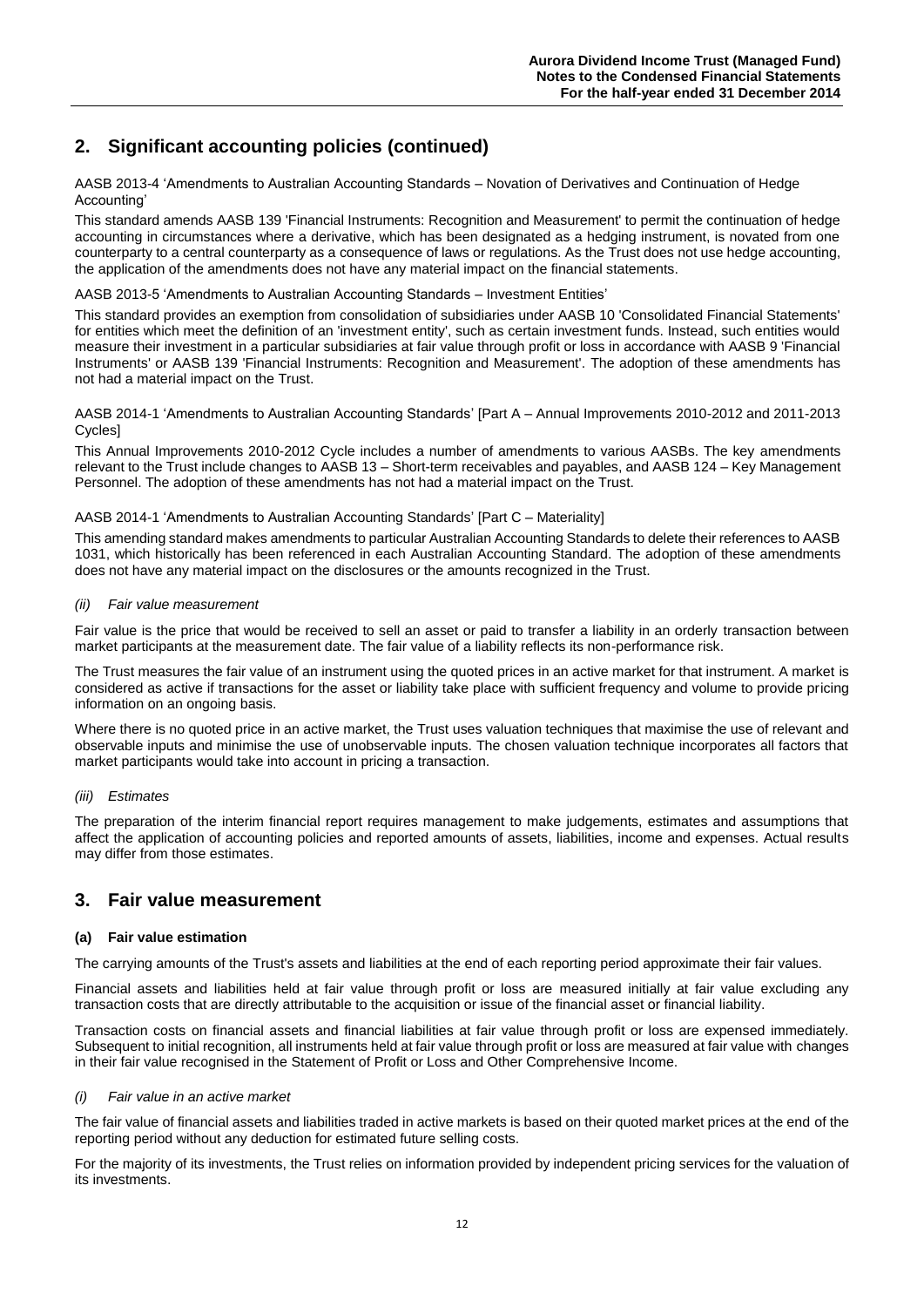## **3. Fair value measurement (continued)**

The quoted market price used for financial assets held by the Trust is the current bid price; the appropriate quoted market price for financial liabilities is the current asking price. When the Trust holds derivatives with offsetting market risks, it uses midmarket prices as a basis for establishing fair values for the offsetting risk positions and applies this bid or asking price to the net open position, as appropriate.

A financial instrument is regarded as quoted in an active market if quoted prices are readily and regularly available from an exchange, dealer, broker, industry group, pricing service, or regulatory agency, and those prices represent actual and regularly occurring market transactions on an arm's length basis.

#### *(ii) Fair value in an inactive or unquoted market*

The carrying value less impairment provision of other receivables and payables are assumed to approximate their fair values. The fair value of financial liabilities for disclosure purposes is estimated by discounting the future contractual cash flows at the current market interest rate that is available to the Trust for similar financial instruments.

#### **(b) Fair value hierarchy**

#### *Classification of financial assets and financial liabilities*

The Trust classifies fair value measurements using a fair value hierarchy that reflects the subjectivity of the inputs used in making the measurements. The fair value hierarchy has the following levels:

- Quoted prices (unadjusted) in active markets for identical assets or liabilities (level 1).
- Inputs other than quoted prices included within level 1 that are observable for the asset or liability, either directly (that is, as prices) or indirectly (that is, derived from prices) (level 2).
- Inputs for the asset or liability that are not based on observable market data (that is, unobservable inputs) (level 3).

The level in the fair value hierarchy within which the fair value measurement is categorised in its entirety is determined on the basis of the lowest level input that is significant to the fair value measurement in its entirety. For this purpose, the significance of an input is assessed against the fair value measurement in its entirety. If a fair value measurement uses observable inputs that require significant adjustment based on unobservable inputs, that measurement is a level 3 measurement. Assessing the significance of a particular input to the fair value measurement in its entirety requires judgement, considering factors specific to the asset or liability.

The determination of what constitutes "observable" requires significant judgement by the Responsible Entity. The Responsible Entity considers observable data to be that market data that is readily available, regularly distributed or updated, reliable and verifiable, not proprietary, and provided by independent sources that are actively involved in the relevant market.

The tables on the following page sets out the Trust's financial assets and liabilities (by class) measured at fair value according to the fair value hierarchy at 31 December 2014 and 30 June 2014.

| As at 31 December 2014                                               | Level 1<br>\$'000 | Level <sub>2</sub><br>\$'000 | Level 3<br>\$'000 | <b>Total</b><br>\$'000 |
|----------------------------------------------------------------------|-------------------|------------------------------|-------------------|------------------------|
| <b>Financial assets</b>                                              |                   |                              |                   |                        |
| Financial assets designated at fair value through                    |                   |                              |                   |                        |
| profit or loss:                                                      |                   |                              |                   |                        |
| <b>Equity securities</b>                                             | 25,953            |                              |                   | 25,953                 |
| Total                                                                | 25,953            |                              |                   | 25,953                 |
| <b>Financial liabilities</b>                                         |                   |                              |                   |                        |
| Financial liabilities held for trading:                              |                   |                              |                   |                        |
| Equity securities sold short                                         | 12,575            |                              |                   | 12,575                 |
| <b>Total</b>                                                         | 12,575            |                              |                   | 12,575                 |
| As at 30 June 2014                                                   | Level 1<br>\$'000 | Level <sub>2</sub><br>\$'000 | Level 3<br>\$'000 | Total<br>\$'000        |
| <b>Financial assets</b>                                              |                   |                              |                   |                        |
| Financial assets designated at fair value through<br>profit or loss: |                   |                              |                   |                        |
| Equity securities                                                    | 26,474            |                              |                   | 26,474                 |
| Total                                                                | 26,474            |                              |                   | 26,474                 |
| <b>Financial liabilities</b>                                         |                   |                              |                   |                        |
| Financial liabilities held for trading:                              |                   |                              |                   |                        |
| Equity securities sold short                                         | 13,611            |                              |                   | 13,611                 |
| <b>Total</b>                                                         | 13,611            |                              |                   | 13,611                 |
|                                                                      |                   |                              |                   |                        |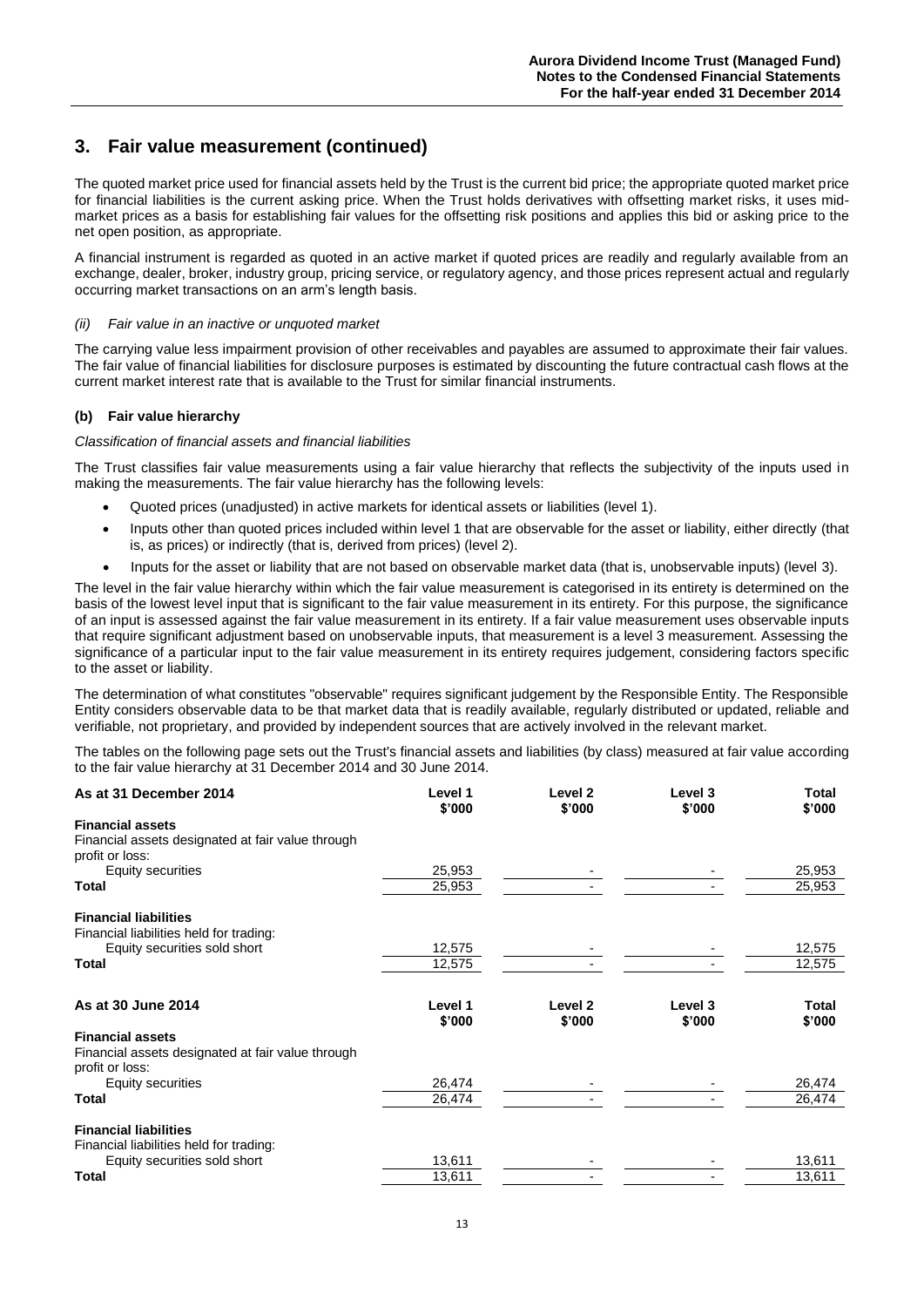**Half-year ended**

## **3. Fair value measurement (continued)**

Investments whose values are based on quoted market prices in active markets, and therefore classified within level 1, include active listed equities and exchange traded derivatives.

Financial instruments that trade in markets that are not considered to be active but are valued based on quoted market prices, dealer quotations or alternative pricing sources supported by observable inputs are classified within level 2. These include the over-the-counter derivatives. As level 2 investments include positions that are not traded in active markets and/or are subject to transfer restrictions, valuations may be adjusted to reflect illiquidity and/or non-transferability, which are generally based on available market information.

There have been no transfers between levels 1, 2 and 3 during the half year.

The Trust's policy is to recognise transfers in and transfers out of fair value hierarchy level as at the end of the reporting period.

## **4. Net gains/(losses) on financial instruments held at fair value through profit or loss**

Net gains/(losses) recognised in relation to financial assets and financial liabilities held at fair value through profit or loss:

|                                                                                             | Hall-year engeg |             |
|---------------------------------------------------------------------------------------------|-----------------|-------------|
|                                                                                             | 31 December     | 31 December |
|                                                                                             | 2014            | 2013        |
|                                                                                             | \$'000          | \$'000      |
| Net realised gains/(losses) on financial instruments at fair value through profit or loss   | (207)           | 386         |
| Net unrealised gains/(losses) on financial instruments at fair value through profit or loss | (1, 139)        | 1.512       |
| Total net gains/(losses) on financial instruments at fair value through profit or loss      | (1,346)         | 1.898       |
|                                                                                             |                 |             |

## **5. Net assets attributable to unitholders**

Movements in number of units and net assets attributable to unitholders during the half-year were as follows:

|                                                    | 31 December<br>2014<br>No. '000 | 30 June<br>2014<br>No. '000 | 31 December<br>2014<br>\$'000 | 30 June<br>2014<br>\$'000 |
|----------------------------------------------------|---------------------------------|-----------------------------|-------------------------------|---------------------------|
| Opening balancing – excluding treasury units       | 28,273                          | 22,761                      |                               |                           |
| Applications                                       | 3,380                           | 10,975                      |                               |                           |
| Redemptions                                        | (3, 433)                        | (5,709)                     |                               |                           |
| Units issued upon reinvestment of distributions    | 101                             | 246                         |                               |                           |
| Closing balance – excluding treasury units         | 28,321                          | 28,273                      |                               |                           |
| Opening balance – treasury units                   | 1,258                           | 1,192                       |                               |                           |
| Applications                                       | 2,803                           | 5,683                       |                               |                           |
| Redemptions                                        | (2, 479)                        | (5,617)                     |                               |                           |
| Closing balance – treasury units                   | 1,582                           | 1,258                       |                               |                           |
| Opening balancing – including treasury units       | 29,531                          | 23,953                      | 27,488                        | 21,824                    |
| Applications                                       | 6,183                           | 16,658                      | 5,971                         | 11,141                    |
| Redemptions                                        | (5, 912)                        | (11, 326)                   | (5,678)                       | (5,765)                   |
| Units issued upon reinvestment of distributions    | 101                             | 246                         | 99                            | 248                       |
| Increase in net assets attributable to unitholders |                                 |                             | (1, 840)                      | 40                        |
| Closing balance – including treasury units         | 29,903                          | 29,531                      | 26,040                        | 27,488                    |

As stipulated within the Trust Constitution, each unit represents a right to an individual share in the Trust and does not extend to a right to the underlying assets of the Trust.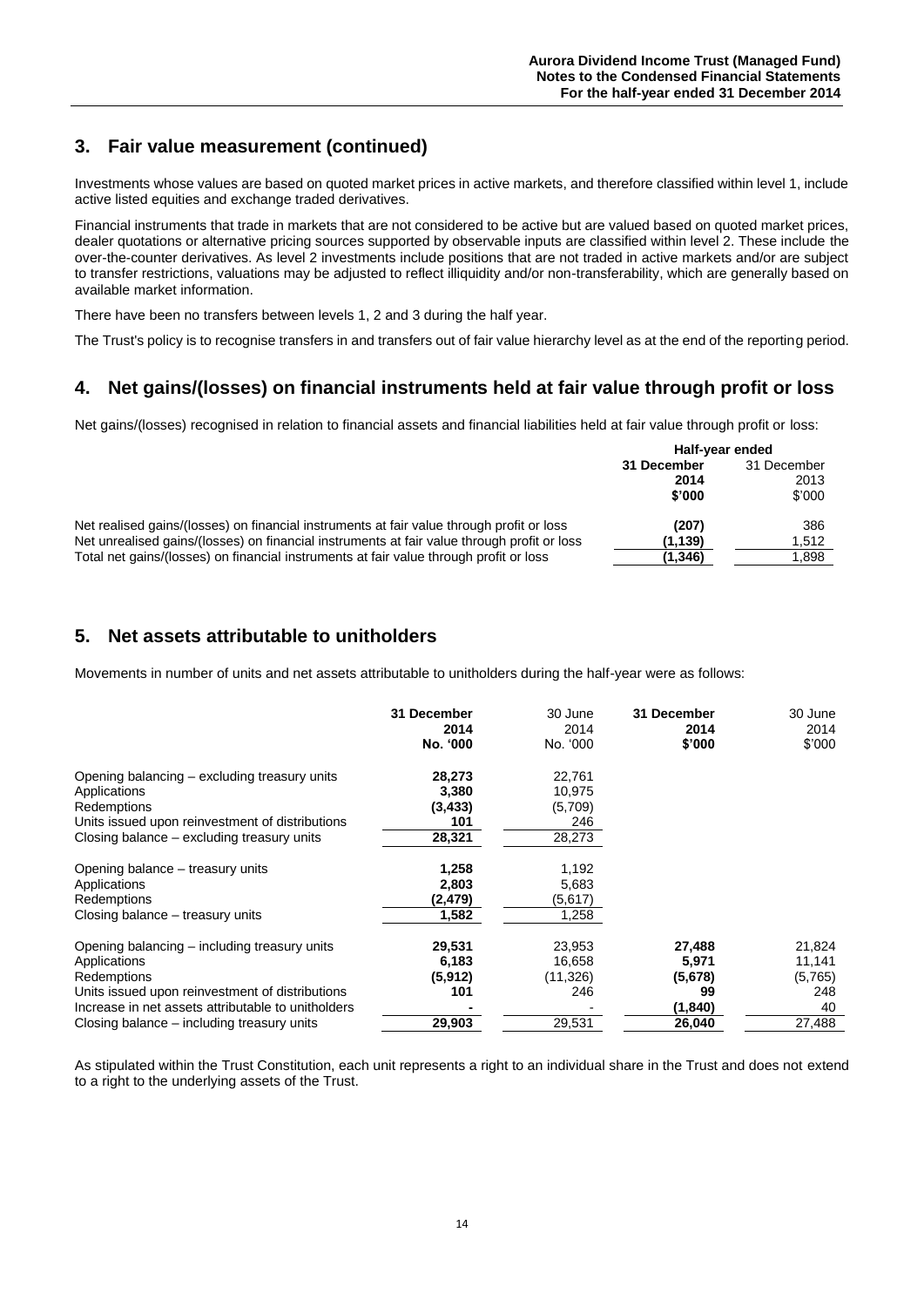## **6. Distributions to unitholders**

The distributions declared for the half-year were as follows:

|                                  | Half-year ended     |                     |                     |                     |
|----------------------------------|---------------------|---------------------|---------------------|---------------------|
|                                  | 31 December<br>2014 | 31 December<br>2014 | 31 December<br>2013 | 31 December<br>2013 |
|                                  | \$'000              | cpu                 | \$'000              | cpu                 |
| Distributions paid/payable:      |                     |                     |                     |                     |
| 31 July                          | 142                 | 0.50                |                     |                     |
| 31 August                        | 143                 | 0.50                |                     |                     |
| 30 September                     | 143                 | 0.50                | 333                 | 1.45                |
| 31 October                       | 134                 | 0.47                |                     |                     |
| 30 November                      | 136                 | 0.48                |                     |                     |
| 31 December                      | 131                 | 0.46                | 371                 | 1.53                |
| Total distributions paid/payable | 829                 | 2.91                | 704                 | 2.98                |

## **7. Financial assets held at fair value through profit or loss**

|                                                                  | As at       |         |  |
|------------------------------------------------------------------|-------------|---------|--|
|                                                                  | 31 December | 30 June |  |
|                                                                  | 2014        | 2014    |  |
|                                                                  | \$'000      | \$'000  |  |
| Designated at fair value through profit or loss                  |             |         |  |
| Equity securities                                                | 25.953      | 26,474  |  |
| Total designated at fair value through profit or loss            | 25.953      | 26,474  |  |
| Total financial assets held at fair value through profit or loss | 25,953      | 26,474  |  |

## **8. Financial liabilities held at fair value through profit or loss**

|                                                                       | As at       |         |
|-----------------------------------------------------------------------|-------------|---------|
|                                                                       | 31 December | 30 June |
|                                                                       | 2014        | 2014    |
|                                                                       | \$'000      | \$'000  |
| Designated at fair value through profit or loss                       |             |         |
| Equity securities sold short                                          | 12.575      | 13,611  |
| Total designated at fair value through profit or loss                 | 12.575      | 13,611  |
| Total financial liabilities held at fair value through profit or loss | 12.575      | 13,611  |

## **9. Segment information**

The Trust is organised into one main business segment which operates solely in the business of investment management within Australia. While the Trust operates from Australia only (the geographical segment), the Trust may have asset exposures in different countries and across different industries.

The chief operating decision maker, who is responsible for allocating resources and assessing performance of the operating segments, has been identified as the Chief Investment Officer and board of directors of the Responsible Entity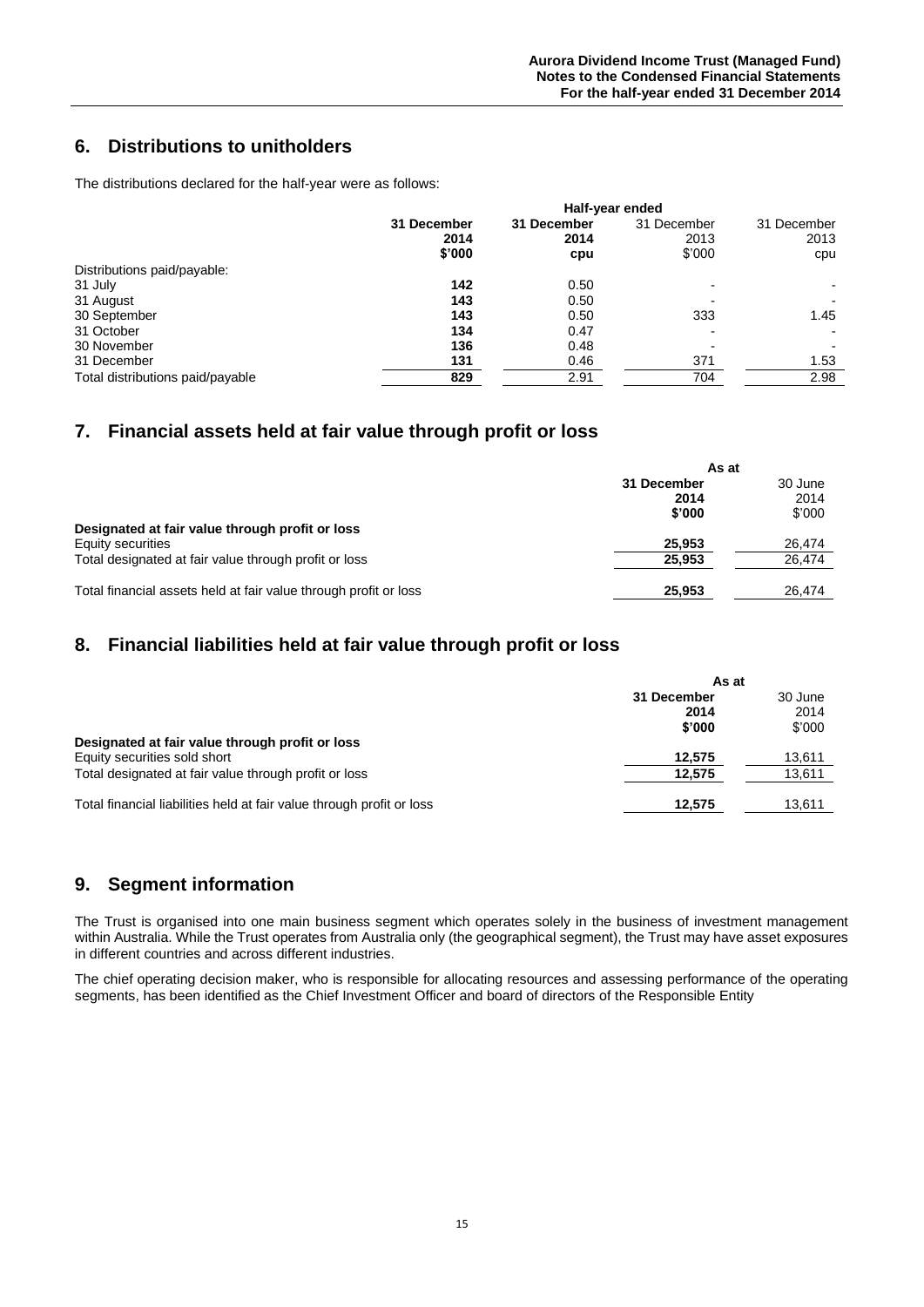## **10. Related party transactions**

#### **Responsible Entity**

The Responsible Entity of Aurora Dividend Income Trust is Aurora Funds Management Limited.

#### **Key management personnel unitholdings**

The key management personnel of Aurora Dividend Income Trust held units in the Trust as follows:

**31 December 2014**

| <b>Unitholder</b>      | No. of units<br>held<br>openina | No. of units<br>held closing | <b>Fair value</b><br>οt<br>investment | No. of<br>units<br>acquired | No. of<br>units<br>disposed | <b>Distributions</b><br>paid/ payable<br>by the Fund |
|------------------------|---------------------------------|------------------------------|---------------------------------------|-----------------------------|-----------------------------|------------------------------------------------------|
| S Lindsay & associates | 4.994                           | 5.144                        | \$4.617                               | 150                         |                             | \$144                                                |

31 December 2013

|                        | No. of units | No. of units | Fair value<br>οt         | No. of<br>units | No. of units | <b>Distributions</b><br>paid/ payable |
|------------------------|--------------|--------------|--------------------------|-----------------|--------------|---------------------------------------|
| Unitholder             | held opening | held closing | investment               | acquired        | disposed     | by the Fund                           |
| S Lindsay & associates | -            | -            | $\overline{\phantom{0}}$ | -               |              |                                       |

#### **Key management personnel compensation**

Key management personnel are paid by Aurora Funds Management Limited. Payments made from the Trust to Aurora Funds Management Limited do not include any amounts directly attributable to the compensation of key management personnel.

#### **Related party unitholdings**

There was no interest in the Trust held by other managed investment schemes also managed by the Responsible Entity.

The Trust may purchase and sell units in itself as part of its Treasury Unit trading activities. Details of the Trusts' investment in itself are set out below:

#### **31 December 2014**

| <b>Unitholder</b> | No. of<br>units held<br>opening | No. of<br>units held<br>closina | <b>Fair value</b><br>οt<br>investment | <b>Interest</b><br>held | No. of<br>units<br>acquired | No. of<br>units<br>disposed | <b>Distributions</b><br>paid/ payable<br>by the Fund |
|-------------------|---------------------------------|---------------------------------|---------------------------------------|-------------------------|-----------------------------|-----------------------------|------------------------------------------------------|
| Aurora Dividend   |                                 |                                 |                                       |                         |                             |                             |                                                      |
| Income Trust      | 1.257.510                       | .581.958                        | \$1.419.965                           | 5.29%                   | 2.803.307                   | 2.478.859                   | \$43,995                                             |

#### 31 December 2013

| Unitholder                      | No. of<br>units held<br>opening | No. of<br>units held<br>closing | Fair value of<br>investment | Interest<br>held | No. of units<br>acquired | No. of<br>units<br>disposed | <b>Distributions</b><br>paid/ payable<br>by the Fund |
|---------------------------------|---------------------------------|---------------------------------|-----------------------------|------------------|--------------------------|-----------------------------|------------------------------------------------------|
| Aurora Dividend<br>Income Trust | 1.191.818                       | 867.043                         | \$894.528                   | 3.45%            | 1.306.490                | .631.265                    | \$30,714                                             |
|                                 |                                 |                                 |                             |                  |                          |                             |                                                      |

#### **Investments**

The Trust did not hold any investments in any schemes which are also managed by the Responsible Entity.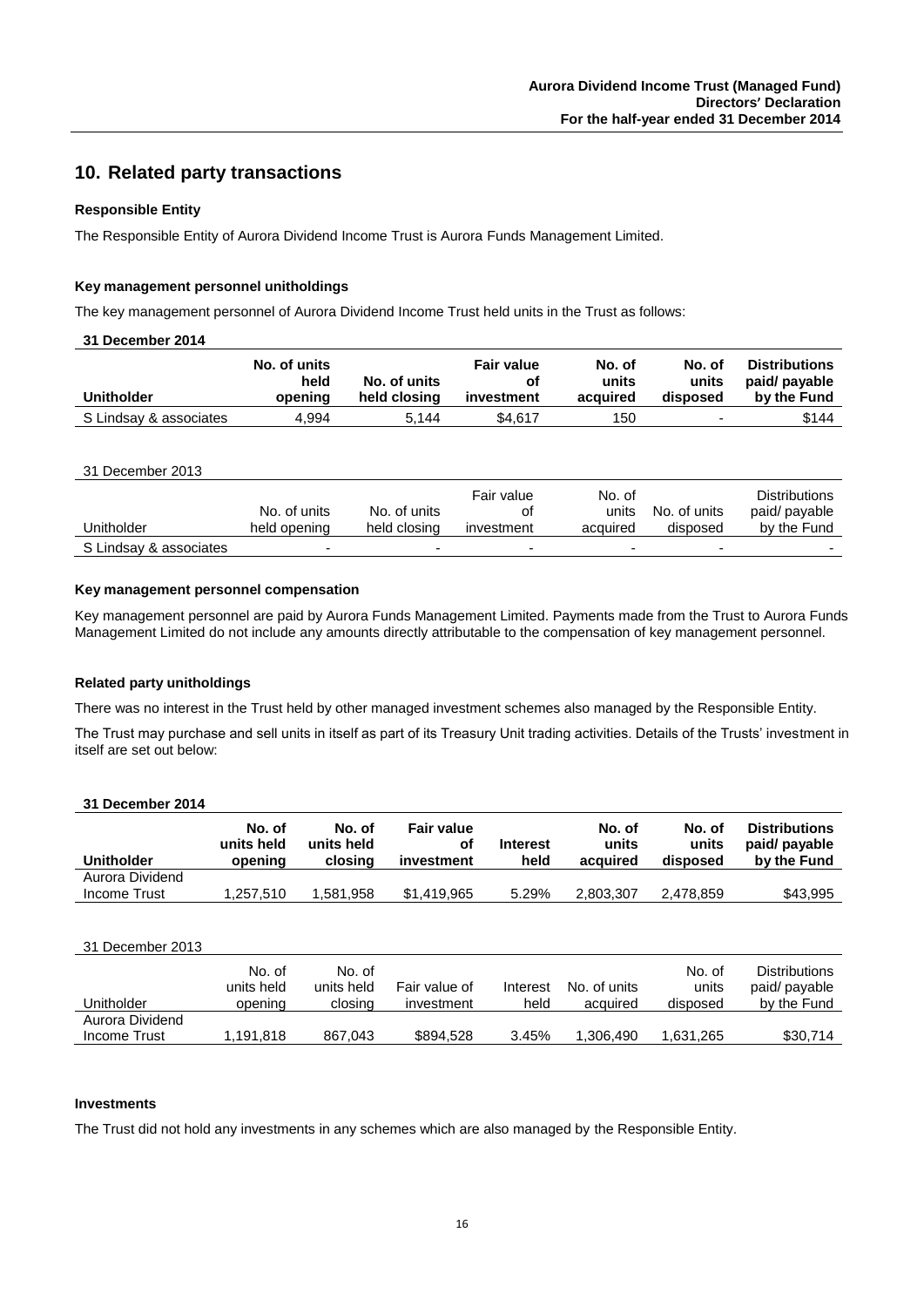## **10. Related party transactions (continued)**

#### **Other transactions within the Trust**

During the previous financial year, the Trust transferred the registry functions to Registry Direct, which is part owned by one of the Directors of the Responsible Entity, Steuart Roe. The transactions between Registry Direct and the Responsible Entity are detailed below:

|                                                                               | Half-year ended            |        |  |
|-------------------------------------------------------------------------------|----------------------------|--------|--|
|                                                                               | 31 December<br>31 December |        |  |
|                                                                               | 2014                       | 2013   |  |
|                                                                               |                            |        |  |
| Fees paid to Registry Direct by the Responsible Entity on behalf of the Trust | 27.608                     | 22.411 |  |

There was no compensation paid directly by the Trust to the Responsible Entity for unit registry services.

Apart from those details disclosed in this note, no other key management personnel have entered into a material contract with the Trust during the financial year and there were no material contracts involving key management personnel's interests existing at year end.

#### **Responsible Entity's / manager's fees and other transactions**

Under the terms of the Trust Constitution, the Responsible Entity is entitled to receive fees, calculated by reference to the average daily net assets (excluding net assets attributable to unitholders) of the Trust as follows:

- (i) Management fee payable to the Responsible Entity is 0.97375% (GST inclusive, net of RITC\_ per annum; and
- (ii) The Responsible Entity may recover the normal operating expenses of the Trust capped at 0.3075% (GST inclusive) per annum.

All expenses in connection with the preparation of accounting records and the maintenance of the unit register are reimbursed in accordance with the Trust Constitution.

The transactions during the year and amounts payable at half-year end between the Trust and the Responsible Entity were as follows:

|                                                                                                                                        | Half-year ended     |                     |  |
|----------------------------------------------------------------------------------------------------------------------------------------|---------------------|---------------------|--|
|                                                                                                                                        | 31 December<br>2014 | 31 December<br>2013 |  |
|                                                                                                                                        |                     |                     |  |
| Management fees/administration expenses for the half-year paid by the Trust to the<br>Responsible Entity/Investment Manager            | 175.222             | 141,417             |  |
| Aggregated amounts payable to the Responsible Entity for management<br>fees/administration expenses at the end of the reporting period | 32,585              | 39,778              |  |

No amounts were paid by the Trust directly to the key management personnel of Aurora Funds Management Limited.

## **11. Contingent assets and liabilities and commitments**

There were no contingent assets and liabilities or commitments as at 31 December 2014 (30 June 2014: Nil).

## **12. Events occurring after the reporting period**

No significant events have occurred since the end of the reporting period which would impact on the financial position of the Trust disclosed in the Condensed Statement of Financial Position as at 31 December 2014 or on the results and cash flows of the Trust for the half-year ended on that date.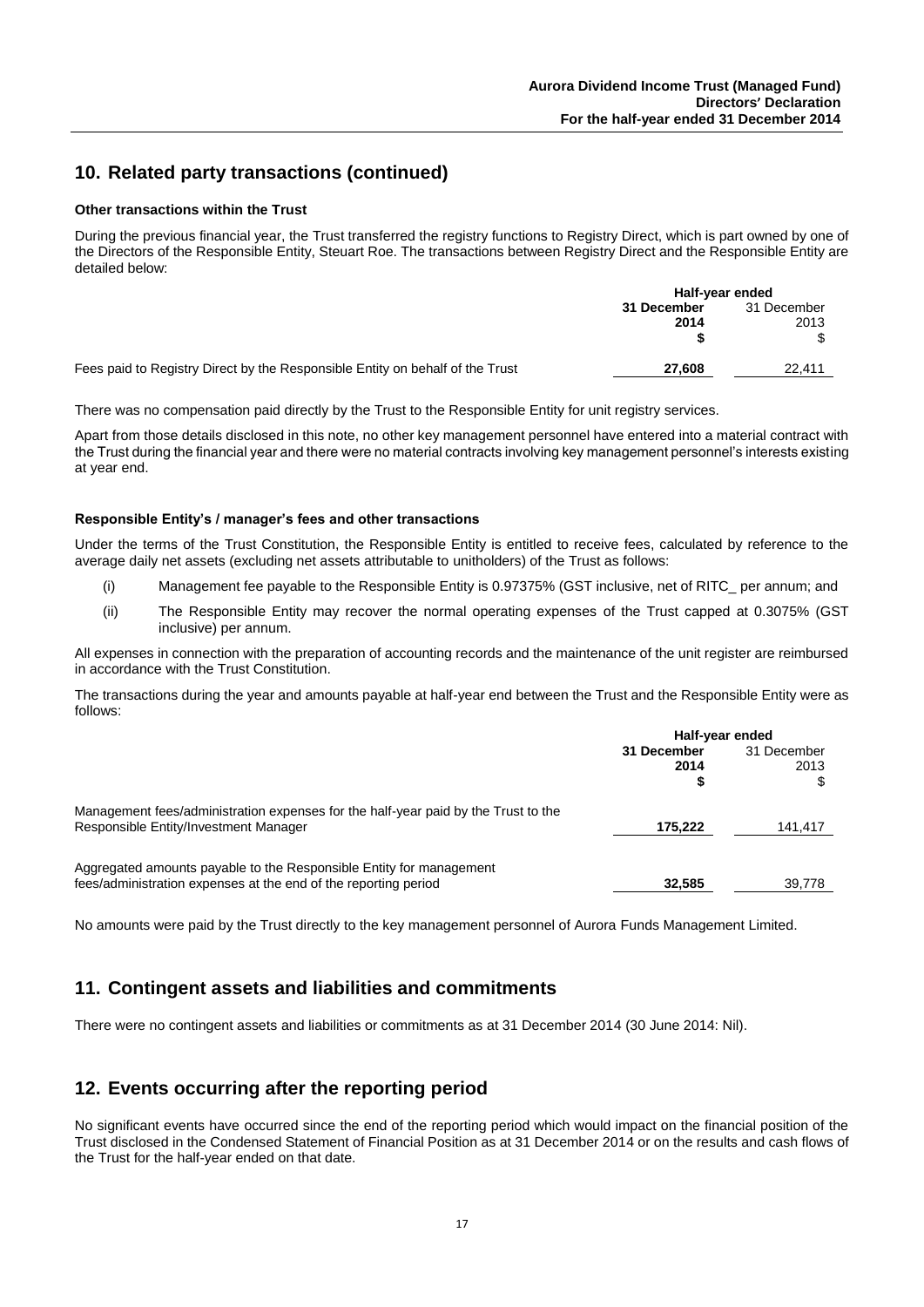## **Director's declaration**

In the opinion of the directors of the Responsible Entity:

- (a) the condensed financial statements and notes set out on pages 6 to 17 are in accordance with the Corporations Act 2001, including:
	- (i) complying with Accounting Standards, the Corporations Regulations 2001 and other mandatory professional reporting requirements; and
	- (ii) giving a true and fair view of the Trust's financial position as at 31 December 2014 and of its performance for the financial half-year ended on that date; and
- (b) there are reasonable grounds to believe that the Trust will be able to pay its debts as and when they become due and payable.

This declaration is made in accordance with a resolution of the directors.

Kindra

Simon Lindsay Managing Director 27 February 2015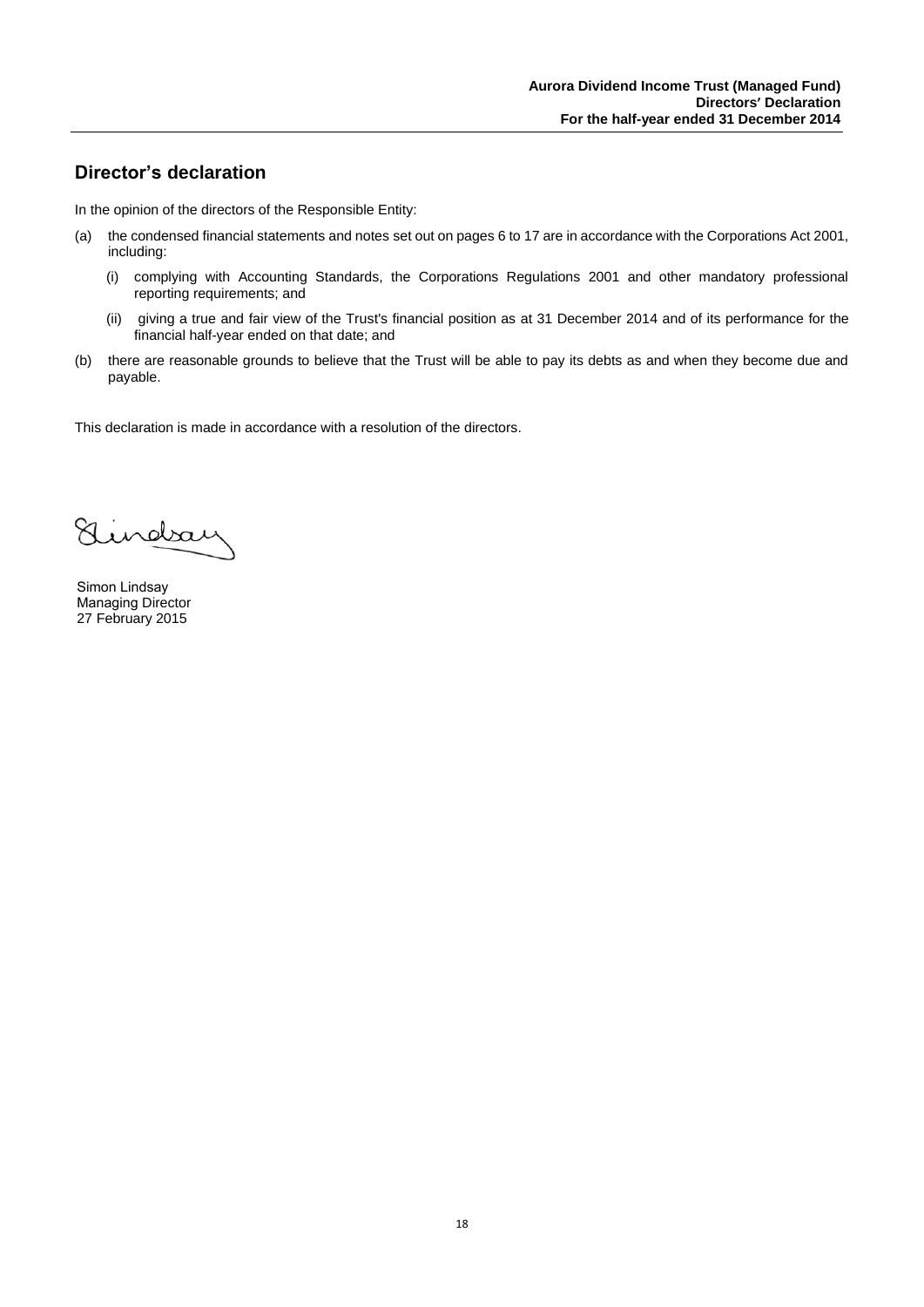# **Deloitte.**

Deloitte Touche Tohmatsu ABN 74 490 121 060

Grosvenor Place 225 George Street Sydney NSW 2000 PO Box N250 Grosvenor Place Sydney NSW 1220 Australia

Tel: +61 2 9322 7000 Fax: +61 9322 0000 www.deloitte.com.au

## **Independent Auditor's Review Report to the Unitholders of Aurora Dividend Income Trust (Managed Fund)**

We have reviewed the accompanying half-year financial report of Aurora Dividend Income Trust (Managed Fund) ("the Fund"), which comprises the condensed statement of financial position as at 31 December 2014, and the condensed statement of profit or loss and other comprehensive income, the condensed statement of changes in equity and the condensed statement of cash flows for the half-year ended on that date, selected explanatory notes and, the directors' declaration as set out on pages 6 to 18.

#### *Directors' Responsibility for the Half-Year Financial Report*

The directors of the Responsible Entity, Aurora Funds Management Limited, are responsible for the preparation of the half-year financial report that gives a true and fair view in accordance with Australian Accounting Standards and the *Corporations Act 2001* and for such internal control as the directors determine is necessary to enable the preparation of the half-year financial report that gives a true and fair view and is free from material misstatement, whether due to fraud or error.

#### *Auditor's Responsibility*

Our responsibility is to express a conclusion on the half-year financial report based on our review. We conducted our review in accordance with Auditing Standard on Review Engagements ASRE 2410 *Review of a Financial Report Performed by the Independent Auditor of the Entity*, in order to state whether, on the basis of the procedures described, we have become aware of any matter that makes us believe that the half-year financial report is not in accordance with the *Corporations Act 2001* including: giving a true and fair view of the Fund's financial position as at 31 December 2014 and its performance for the half-year ended on that date; and complying with Accounting Standard AASB 134 *Interim Financial Reporting* and the *Corporations Regulations 2001*. As the auditor of the Fund, ASRE 2410 requires that we comply with the ethical requirements relevant to the audit of the annual financial report.

A review of a half-year financial report consists of making enquiries, primarily of persons responsible for financial and accounting matters, and applying analytical and other review procedures. A review is substantially less in scope than an audit conducted in accordance with Australian Auditing Standards and consequently does not enable us to obtain assurance that we would become aware of all significant matters that might be identified in an audit. Accordingly, we do not express an audit opinion.

#### *Auditor's Independence Declaration*

In conducting our review, we have complied with the independence requirements of the *Corporations Act 2001*. We confirm that the independence declaration required by the *Corporations Act 2001*, which has been given to the directors of the Responsible Entity, would be in the same terms if given to the directors as at the time of this auditor's review report.

#### *Conclusion*

Liability limited by a scheme approved under Professional Standards Legislation.